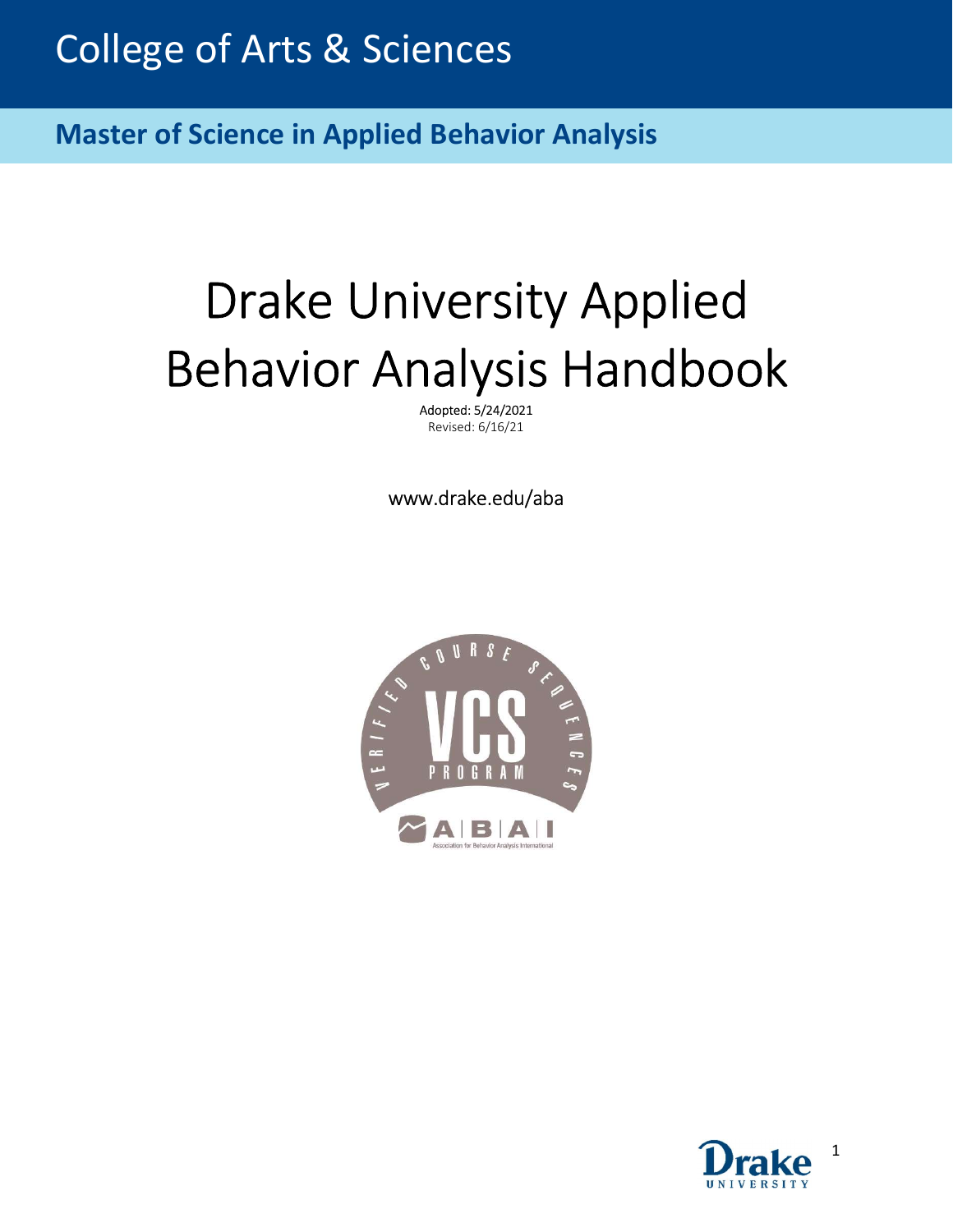# **Table of Contents**

| RE-ENROLLMENT FOLLOWING WITHDRAWAL FOR MEDICAL AND/OR OTHER NON-SUSPENSION REASONS. 23 |  |
|----------------------------------------------------------------------------------------|--|

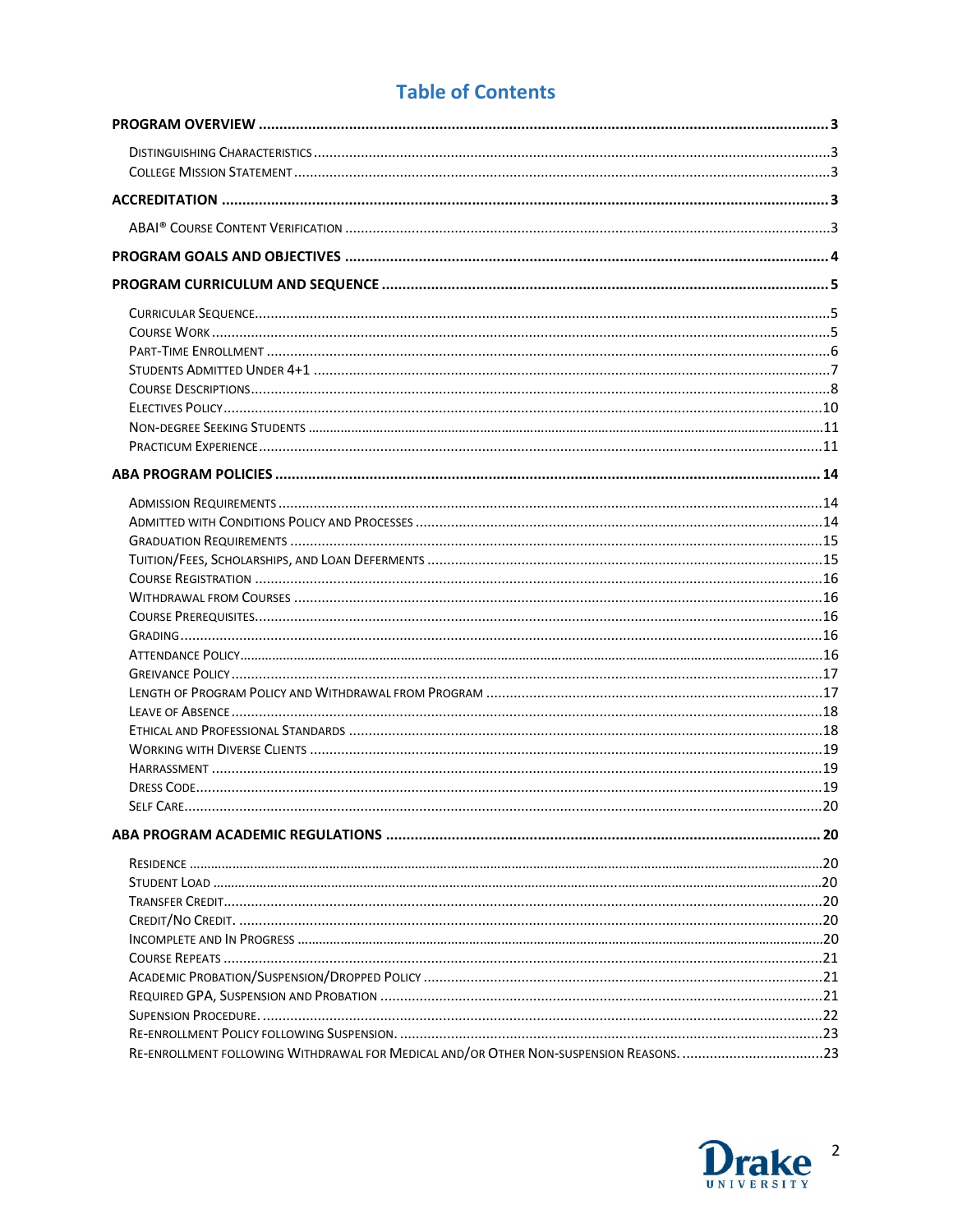# Program Overview

Drake University offers the only Master's program in Applied Behavior Analysis (ABA) in Iowa. ABA is the scientific study of learning and behavior in which the principles of behavior are applied to understand, predict, and improve socially significant behavior. Our goal of the graduate program in Applied Behavior Analysis is to provide intensive classroom instruction and supervised practicum experiences establishing a foundation as scientist-practitioners who will contribute to the community as a competent Behavior Analyst.

## Distinguishing Characteristics Include:

- Cohort-based learning experience
- Comprehensive approach with integration of coursework, practicum and competencies
- Work alongside faculty at practicum sites to learn a range of clinical skills, including conducting assessments; developing, writing and implementing programming to reduce problem behavior and teach new skills; analyzing data; and training and supervising others.
- Rotation through multiple practicum sites to increase students' experiences, skills, and exposures to different settings and populations.
- Competency requirements to ensure students can discuss and use skills learned in courses.
- Verified Course Sequence and practicum experiences provide eligibility to sit for the Behavior Analyst Certification Board (BACB®) exam.

## College Mission Statement

The College of Arts and Sciences is a community of life-long learners engaged in the creative use of knowledge, culture, and reflection to meet the challenges of the 21<sup>st</sup> century. Through its interdisciplinary programs, offerings in the natural sciences, social sciences, humanities and fine arts, the college prepares you for a productive career, active leadership and responsible citizenship in the global and diverse community of the future.

# Accreditation

Drake University's Applied Behavior Analysis program offers an Association for Behavior Analysis International (ABAI®) Verified Course Sequence (VCS) meeting specific faculty and coursework standards. All students are expected to familiarize themselves with the standards and requirements of the BACB (see www.bacb.com) at the start of their enrollment in the program. All students must register and complete the BACB-required training prior to starting coursework and supervised experience: https://gateway.bacb.com/account/login.aspx

## ABAI® Course Content Verification

ABAI® has approved the ABA Master's program at Drake University's curriculum as meeting the coursework requirements for eligibility to take the BACB® Examination. Applicants will have to meet additional requirements to qualify to take the exam (see practicum experience).

The BACB will use the content and contact hour allocation on the Approved University Course Content Verification Form when reviewing students' applications for examination. Student

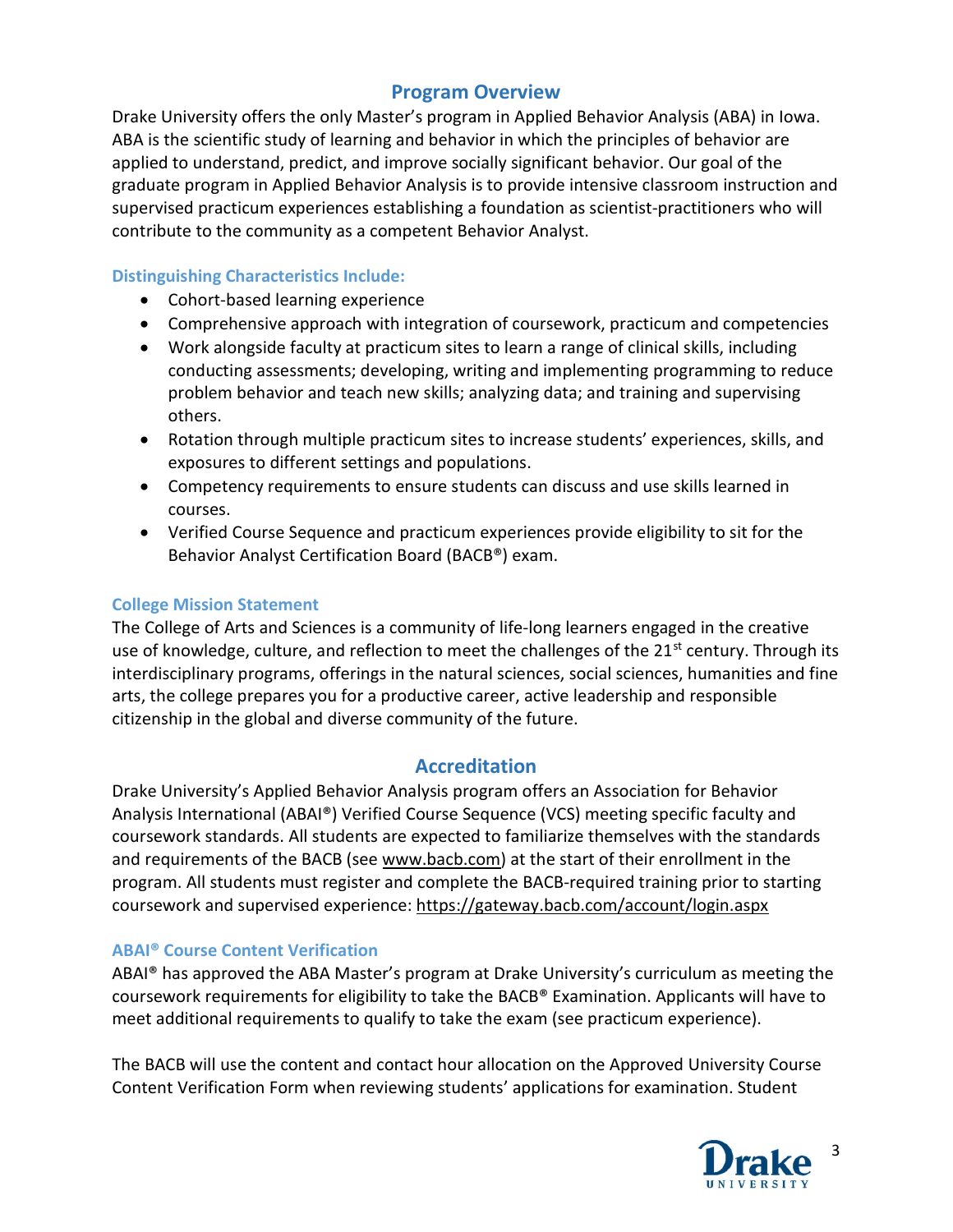coursework will be reviewed individually and each course will be checked against the student's transcript to verify that the course was completed. If the student applicant does not submit the same content and contact hour information for a course as found on the Approved University Content Verification Form, the information from the Approved University Course Content Verification Form will be used. The student must have written documentation from the Verified Course Sequence Coordinator to claim content and contact hour allocations different from that found on the Approved University Course Content Verification Form.

Upon successful completion of the ABA program at Drake University, students are eligible to sit for the BCBA exam for certification. Coursework must be completed in entirety before sitting for the BCBA exam. A passing grade ("B" or better for graded courses) is required for all graduate coursework. Authorization to take the examination is only provided to students who have submitted a complete application to the BACB®, including all documentation necessary to demonstrate that they have met criteria. Ignorance of the requirements and failure to maintain necessary and accurate documentation of supervised experience may prevent a student from obtaining approval to sit for the BCBA exam.

Anyone interested in a career in applied behavior analysis should be aware of the two primary credentials that are often needed to do so. The first is Board Certified Behavior Analyst (BCBA), and the second is Licensed Behavior Analyst (LBA; sometimes called a Licensed Applied Behavior Analyst or LABA).

The BCBA credential is a nationally recognized professional credential focused on disciplinespecific professional standards. The LBA credential is a state-established credential that is related to specific state regulations on the practice of applied behavior analysis. The requirements for each state's LBA credential vary. Some states require the BCBA credential to obtain the LBA credential, while others list the BCBA credential as one possible option for getting the LBA. For example, the state of Iowa issues licenses to practice behavior analysis if one holds the BCBA credential. Students interested in other state licenses should review the desired state's criteria.

# Program Goals and Objectives

Applied Behavior Analysis (ABA) is the scientific study of learning and behavior in which the principles of behavior are applied to understand, predict, and improve socially significant behavior.

Drake's ABA Program is a comprehensive program that provides intensive classroom instruction and supervised practicum experiences. Coursework in the ABA Program will prepare individuals to enter the field with the ability to:

- Teach new skills to children and adults and promote appropriate and desirable behavior
- Assess, prevent, and treat challenging behavior
- Supervise and train caregivers, school, personnel, staff, etc.
- Work with children and adults with autism spectrum disorder and other developmental disabilities

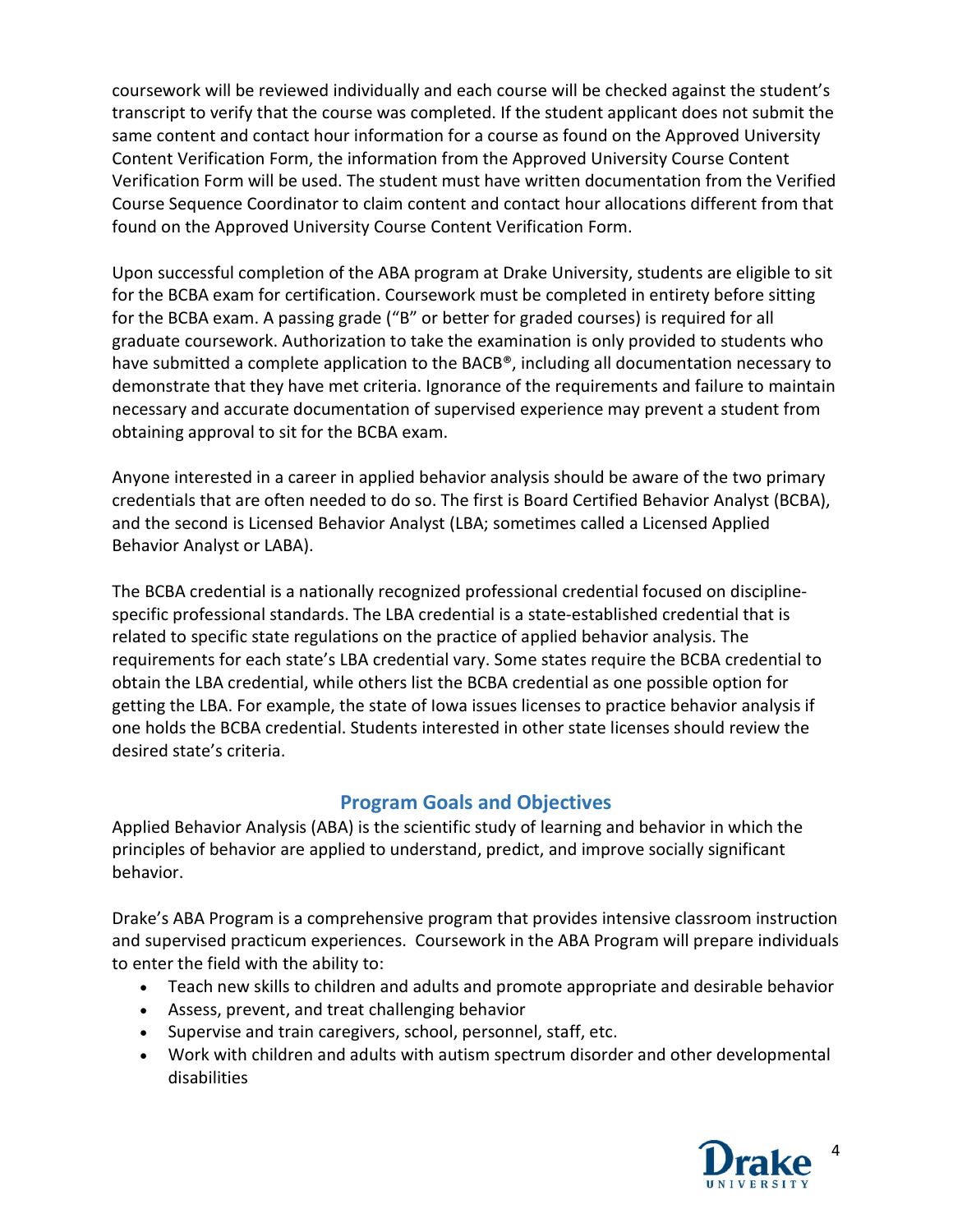# Program Curriculum and Sequence

## Curricular Sequence

Completion of the Masters in ABA requires a total of 45 credit hours. Students enroll for 9 credit hours each semester, which includes coursework and practicum hours. The program will span 5 semesters (fall, spring, summer, fall, spring).

Students are required to take 24 hours of core courses and 6 courses of elective coursework related to advanced behavior-analytic topics or developmental and intellectual disabilities. Students complete practicum hours over 5 semesters enrolling in 3 practicum credit hours each semester. Practicum opportunities are arranged and coordinated by program faculty and students may rotate across at least two practicum sites during their tenure to help equip students will the skills necessary to be effective practitioners. The curricular sequence is maintained on the Master of Applied Behavior Analysis website.

Students who already have a Master's degree can complete the certificate program. Completion of the Certificate in ABA requires a total of 36 credit hours. The certificate program spans 5 semesters (fall, spring, summer, fall, spring). Students are required to complete 21 hours of core courses and complete 3 credit hours of practicum each of the 5 semesters.

## **Coursework**

A minimum of 45 credits are required. All coursework must be taken in the prescribed sequence as determined by the Applied Behavior Analysis Committee.

| Core Courses (21 credit hours)                                          | Fall           | <b>Spring</b> | Summer         |
|-------------------------------------------------------------------------|----------------|---------------|----------------|
| ABA 262 Principles of Behavior Analysis                                 | Y <sub>1</sub> |               |                |
| ABA 263 Research Methods in Behavior Analysis                           |                | <b>Y1</b>     |                |
| ABA 264 Behavior Assessment                                             | <b>Y1</b>      |               |                |
| <b>ABA 265 Behavior Interventions</b>                                   |                | Y1            |                |
| ABA 251 Theoretical Foundations                                         |                |               | Y1             |
| ABA 246 Ethics and Professional Issues                                  |                |               | Y <sub>1</sub> |
| ABA 272 Supervision and Performance Management                          | Y <sub>2</sub> |               |                |
| <b>Elective Courses (9 credit hours)</b>                                |                |               |                |
| ABA 255 Applied Behavior Analysis                                       |                |               |                |
| ABA 267 Evidence-based Teaching                                         |                |               |                |
| ABA 242 Behavior Analysis of Child Development                          |                |               |                |
| ABA 248 Psychology of Developmental Disabilities                        |                |               |                |
| ABA 268 Verbal Behavior                                                 |                |               |                |
| ABA 290 Special Topics in Applied Behavior Analysis                     |                |               |                |
| SPED 220 Introduction to Special Education                              |                |               |                |
| SPED 222 Characteristics of Students with Mild/Moderate Disabilities    |                |               |                |
| SPED 225 Introduction to Behavioral Disorders and Learning Disabilities |                |               |                |
| SPED 272 Schools, Families, Communities and Disabilities                |                |               |                |
| SPED 276 Coordination of Cooperative Occupational Programs              |                |               |                |
| Practicum (15 credit hours required, 3 credits per semester)            |                |               |                |
| ABA 292/293/294 Supervised Practicum (15 credits)                       | X              | X             | X              |

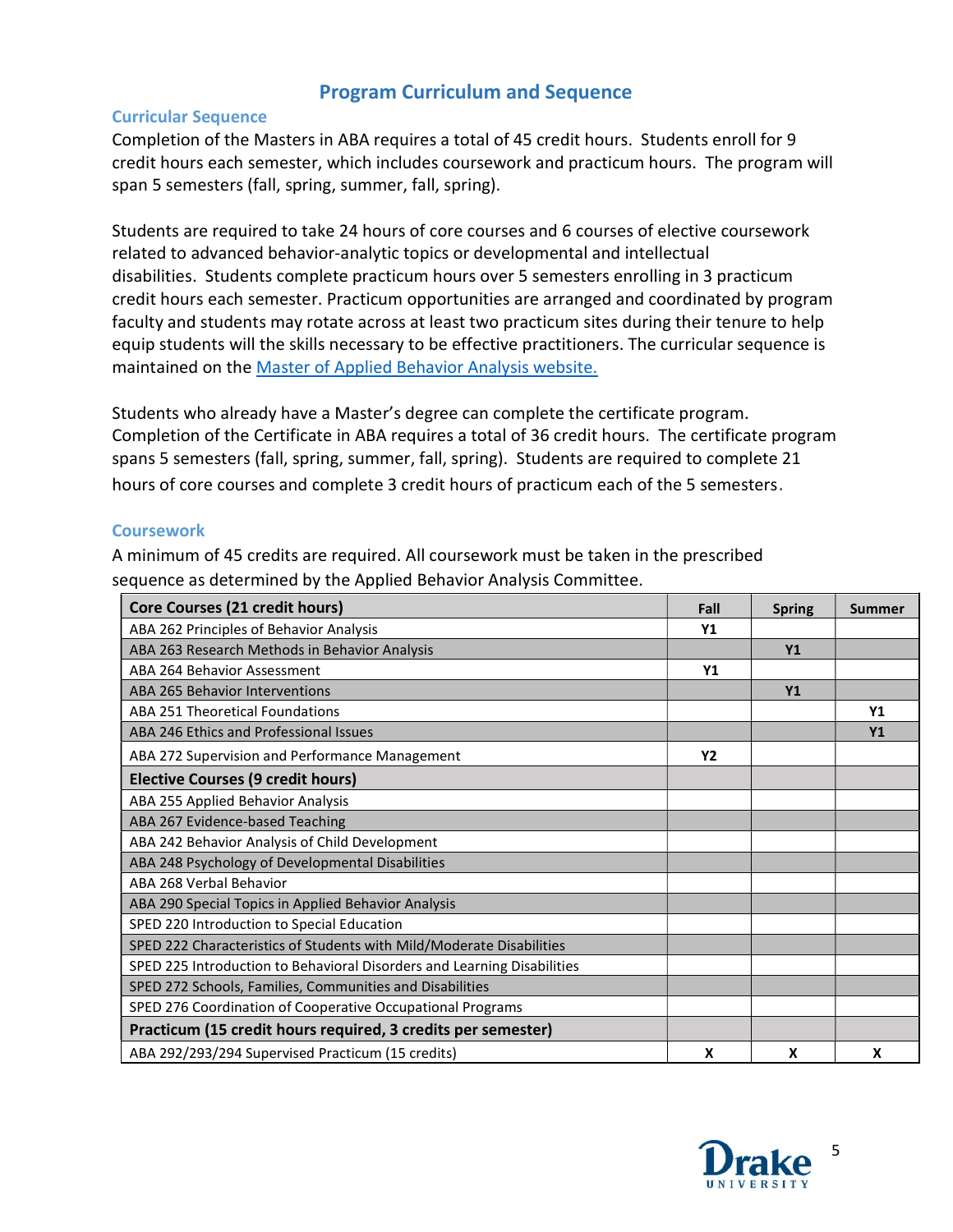## Course Sequence by Semester for Full-Time Enrollment

Fall Year 1 ABA 262: Principles of Behavior Analysis ABA 264 Behavioral Assessment ABA 292: Supervised Practicum

#### Spring Year 1

ABA 263: Research Methods in Behavior Analysis ABA 265: Behavior Interventions ABA 292: Supervised Practicum

#### Summer Year 1

ABA 246: Ethics and Professional Issues ABA 251: Theoretical Foundations ABA 293: Supervised Practicum

#### Fall Year 2

ABA 272: Supervision and Performance Management 3 credits of elective coursework ABA 293: Advanced Supervised Practicum

#### Spring Year 2

6 credits of elective coursework ABA 294: Advanced Supervised Practicum and Capstone

## Part-Time Enrollment

Drake University requires that all master-level degrees are completed within 5 years. Below is the suggested sequence for part-time enrollment in the Master's program. Adjustments to the recommended course sequence must be discussed with and approved by the Director of the ABA program. Students may, at any point in their tenure apply to transition from Full-time standing in the program; however, given the staggering of classes after the spring semester of the first spring of the program and the delay in beginning the practicum experience, the transition from part-time to full-time status will need to be evaluated on a case-by-case basis. Transitions between full-time and part-time status will need to be discussed with and approved by the Director of the ABA program.

#### Course Sequence by Semester for Part-Time Enrollment

Fall Year 1 ABA 262: Principles of Behavior Analysis ABA 264 Behavioral Assessment

Spring Year 1 ABA 263: Research Methods in Behavior Analysis ABA 265: Behavioral Interventions

Summer Year 1 ABA 246: Ethics and Professional Issues ABA 293: Supervised Practicum in ABA

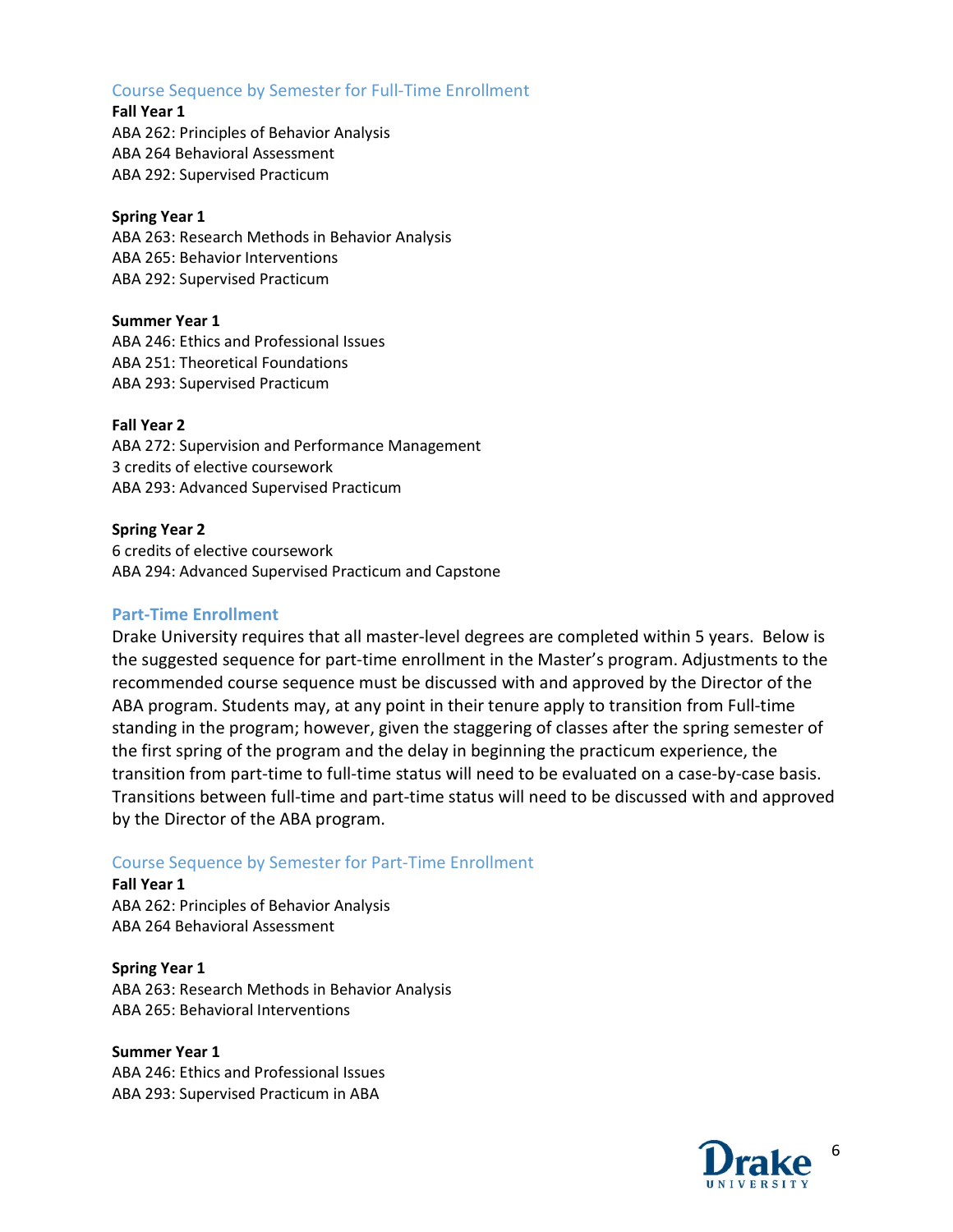Fall Year 2 ABA 272: Supervision and Performance ABA 292: Supervised Practicum in ABA

Spring Year 2 ABA: Elective Course ABA 292: Supervised Practicum in ABA

Summer Year 2 ABA 251: Theoretical Foundations

Fall Year 3 ABA: Elective Course ABA 293: Advanced Supervised Practicum

Spring Year 3 ABA: Elective Course ABA 294: Advanced Supervised Practicum and Capstone

## Students Admitted under the 4+1 Program

Drake undergraduate students can earn an undergraduate degree and begin work in the Master's degree in Applied Behavior Analysis via the 4+1 Program. All students are eligible for the program regardless of major. Students should discuss the 4+1 Program with their undergraduate academic advisor. Advisors will assist students to ensure that undergraduate degree requirements are met and that students have completed or have a plan to complete the following coursework:

#### Required Coursework:

PSY60 Principles of Behavior PSY162 Applied Behavior analysis or SPED153 Applied Behavior Analysis & PBS

Applicants to the 4+1 program should submit their application to the Master's program in Applied Behavior Analysis during the fall semester of their junior year. All 4+1 students apply to the Applied Behavior Analysis Master's program using the normal application process and should submit a letter from the undergraduate advisor confirming that the student has met the prerequisites for the program (i.e., coursework, Junior standing, 3.0 GPA). 4+1 applicants do not have to take the Drake writing exam or GRE but they will be required to complete an application online.

Drake students accepted into the Master's ABA program will begin coursework in the Master's program beginning fall of their senior year. Six credit hours of ABA coursework will be completed in the fall semester and an additional six credit hours of ABA coursework will be completed in student's final spring semester. Accumulation and registration in practicum hours begins in the summer semester following the spring undergraduate commencement. Students will be expected to complete 25-28 hours a week of practicum for four continuous semesters to meet the required 1500 hours for eligibility to sit for the national certification exam and to be eligible for licensure as a Behavior Analyst in the State of Iowa.

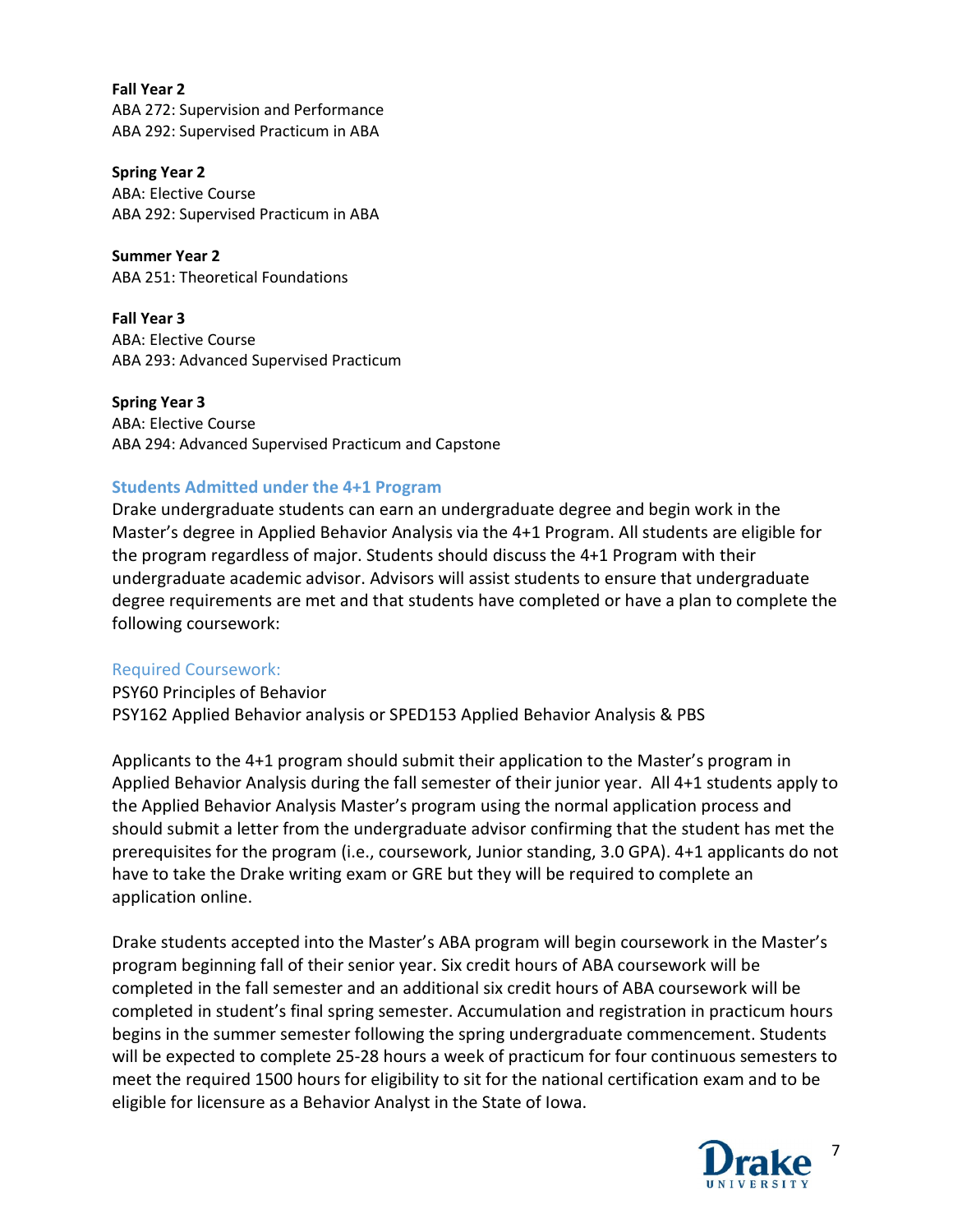## Course Sequence by Semester for 4+1 Students

These courses are a progression and thus must be taken in sequential order and in the specified semesters.

Fall of Senior Year ABA 262 Principles of Behavior Analysis - 3 credit hours ABA 264 Behavioral Assessment - 3 credit hours

#### Spring of Senior Year

ABA 263: Research Methods in Behavior Analysis – 3 credit hours ABA 265 Behavioral Interventions - 3 credit hours

#### Summer Following Spring Graduation

ABA 246: Ethics and Professional Issues ABA 251: Theoretical Foundations ABA 292: Supervised Practicum

#### Fall Final Year

ABA 272: Supervision and Performance Management 3 credits of elective coursework ABA 293: Advanced Supervised Practicum

#### Spring Final Year

6 credits of elective ABA coursework ABA 294: Advanced Supervised Practicum and Capstone

#### Summer Final Year

ABA292: Supervised Practicum (complete remaining hours)

#### Course Descriptions

#### ABA 242: Behavior Analysis of Child Development

This course is designed to provide students with an understanding of the behavior analytic approach to child development. By the end of the course, students should be able to understand the differences between the behavior analytic approach and other developmental system approaches and be familiar with the current literature as it relates to general areas of development (e.g., motor, social, emotional, cognitive).

#### ABA 246: Ethics and Professional Issues

This course will orient students to the ethical and professional guidelines for Board Certified Behavior Analysts. The course will review ethical guidelines for assessment, treatment, and research. Students will learn to describe and apply professional and ethical guidelines specifying the Behavior Analysts' responsibility to their clients, colleagues, and field and to society.

#### ABA 248: Psychology of Developmental Disabilities

This course will provide students with a foundation in etiological, diagnostic, ethical, and treatmentrelated considerations affecting services for individuals with autism and other disabilities. Topics of study will include current data on causal variables, issues in early identification, and a survey of evidence-based models of treatment, outcome evaluation, and effective systems support for individuals with pervasive developmental disabilities.

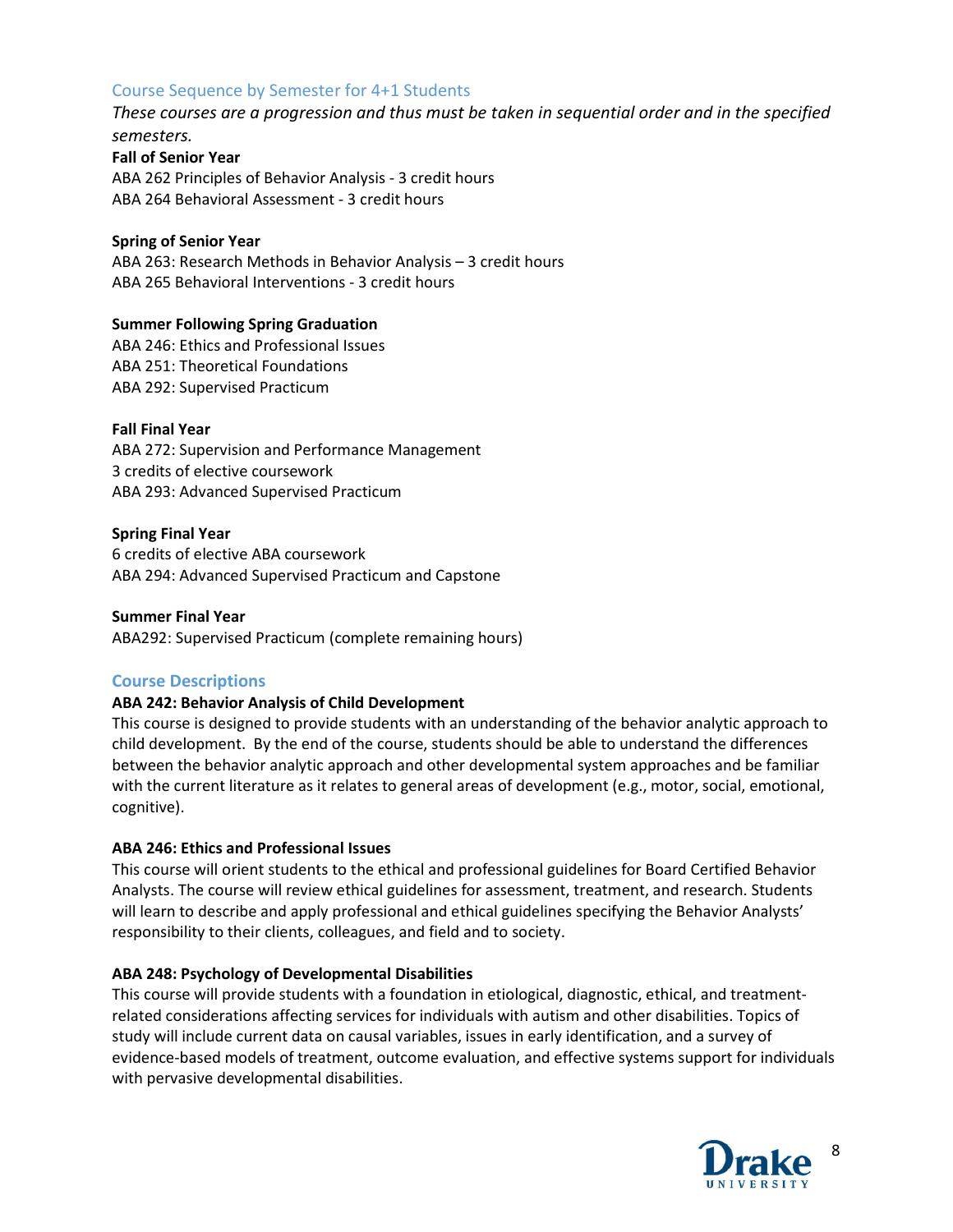#### ABA 251: Theoretical Foundations

This course will provide students with a comprehensive review of the theoretical foundations of radical behaviorism and the history of behaviorism in psychology. The primary focus will be to outline the fundamental underpinnings of a science of the individual. Students will be exposed to Skinner's theoretical writings, which will be compared and contrasted with contemporary conceptualizations of complex human behavior.

#### ABA 255: Applied Behavior Analysis

This course will orient students to the concepts, processes, and scientific principles of behavior on which the field of applied behavior analysis was founded and introduce students to the contemporary behavior-analytic approach for behavioral acquisition. This course will cover philosophical issues related to treating individuals with developmental disabilities and will provide coverage of assessments and interventions for acquisition. The primary objectives of this course are to provide students with a verbal repertoire about behavioral acquisition and to teach students best practices for writing and developing acquisition programs.

#### ABA 262: Principles Behavior Analysis

This course will orient students to the concepts, processes, and scientific principles of behavior on which the field of applied behavior analysis was founded. Topics of study will include the history and defining features of applied behavior analysis as well as the role of basic principles in producing socially meaningful behavior change (positive and negative reinforcement, punishment, discriminative control of behavior, and motivating operations).

#### ABA 263: Research Methods in Behavior Analysis

An examination of the factors to be considered in observing and measuring behavior and environment; methods of recording data with emphasis on the conditions under which each method is most appropriate. An overview of strategies and tactics of experimental design in behavior analysis. Includes strengths and weaknesses of single organism methodology in basic and applied research. Topics include issues of experimental logic, experimental control, variability, data analysis and display, and interpretation of experimental findings.

#### ABA 264: Behavioral Assessment

This course will provide an introduction to key concepts, methods, and ethical considerations associated with behavioral assessment. Course objectives will include teaching students to distinguish between idiographic and norm-referenced assessment approaches, to conduct pertinent behavioral assessments (preference assessments, functional assessments, and skills assessments), and to incorporate assessment outcomes with treatment selection and design in accordance with contemporary best practices in the field of applied behavior analysis.

#### ABA 265: Behavioral Interventions

This course will prepare students to identify, implement, and maintain effective behavioral interventions in applied settings. Specific objectives will include teaching students to select and implement functionbased interventions for the reduction of problem behaviors, skills-based prevention strategies, and a variety of behavioral teaching tactics. Tactics for promoting procedural integrity and facilitating the generalization and maintenance of treatment effects also will be reviewed.

#### ABA 267: Evidence-Based Teaching

This course will provide students with a comprehensive review of empirically-supported behavioral teaching procedures for individuals with autism and related disabilities. Topics will focus on teaching

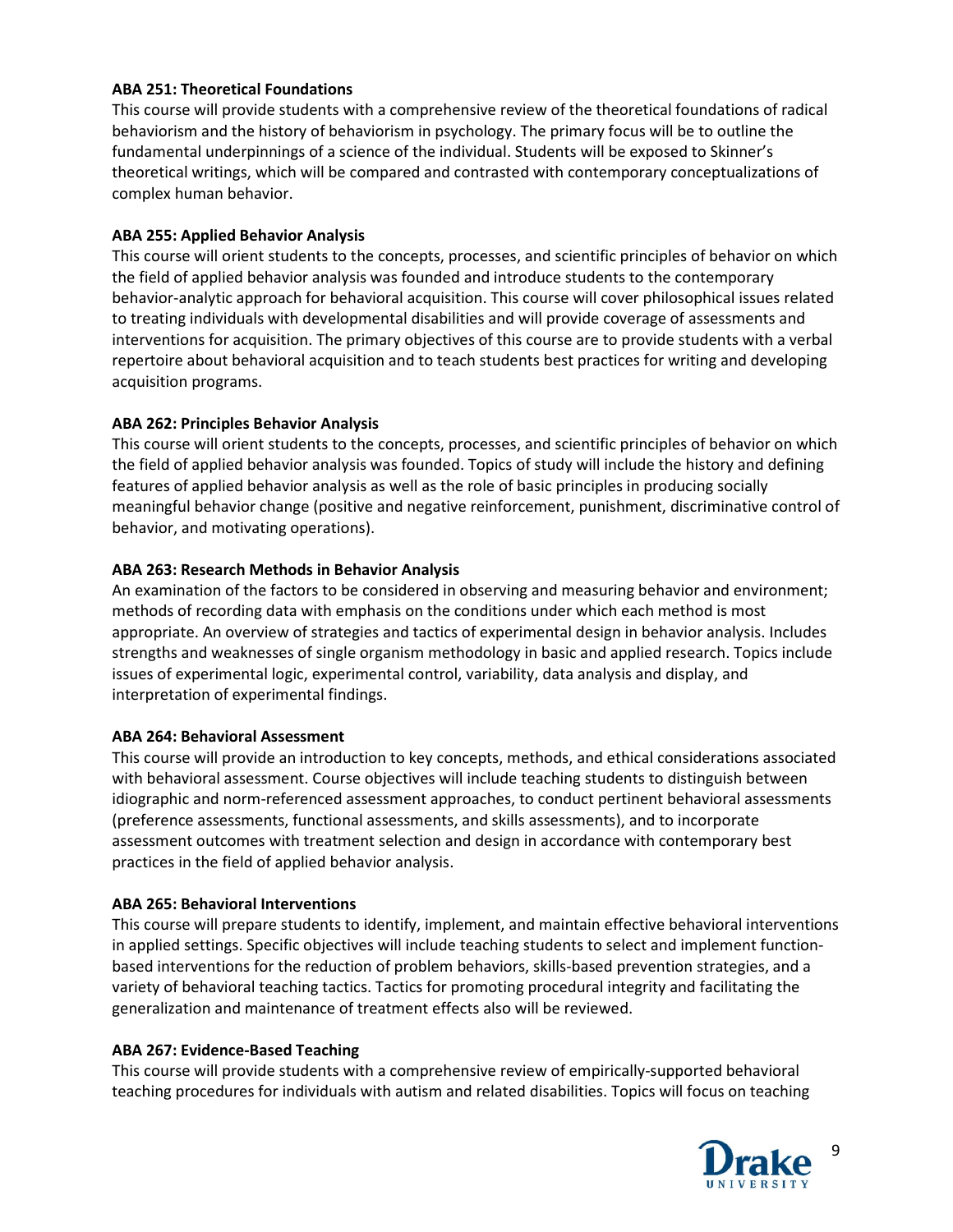skills in a variety of content areas such as language, social, and self-help. Procedures for teaching these include match-to-sample discrimination training, task analysis, as well as prompting procedures including prompt fading and video modeling.

#### ABA 268: Verbal Behavior

This course will expose students to the basis for a functional analysis of human language with an emphasis on application. Topics will include the elementary verbal operants, the ways in which verbal behavior is established, the relevance of the behavior of the listener, and the organization of verbal behavior. Focus will be placed on the use of an analysis of verbal behavior in addressing socially significant problems.

## ABA 272: Supervision and Performance Management

The purpose of this course is to introduce you to a behavior-analytic approach to supervision and personnel management. The aim of this course is for you to be able to apply skills related to personnel supervision and performance management across settings, including schools, homes, and clinics. At the end of this course, students should be familiar with the literature and practice related to using behavioranalytic supervision, risks of ineffective supervision, assessing personnel skills, competency-based personnel training, monitoring treatment integrity, making data-based and function-based decisions on personnel performance, strategies to improve performance, and effecting the effects of supervision.

## ABA 290: Spec Topics in Applied Behavior Analysis

This seminar will conduct an in-depth review of a current topic in Applied Behavior Analysis. Topics may include but are not limited to: social development, performance management, stimulus control, behavioral therapy.

## ABA 292: Supervised Practicum in ABA

This practicum will involve at least 20 hours per week (total of 300 per semester) of work in a supervised clinical practice, educational, or research setting in which procedures based on behavior-analytic principles are implemented.

#### ABA 293: Advanced Supervised Practicum in ABA

This practicum will involve at least 20 hours per week (total of 300 per semester) of work in a supervised setting to provide students with advanced skills related to the development of clinical skills to design, implement, and modify behavior-analytic programs, to assess and treat problem behavior, and to supervise and train others implementing behavior-analytic programs; to provide students with training to develop professional skills; and to provide students support and mentoring for practicum activities.

#### ABA 294: Advanced Supervised Practicum and Capstone in ABA

This practicum will involve at least 20 hours per week (total of 300 per semester) or work in a supervised setting to provide students advanced skills related to the development of clinical skills to design, implement, and modify behavior-analytic programs, to assess and treat problem behavior, and to supervise and train others implementing behavior-analytic programs; to provide students with training to develop professional skills; and to provide students support and mentoring for practicum activities and the capstone project, portfolio, and exam to complete the ABA program.

## Electives Policy

Core curricula of the ABA degree program may require elective courses that permit exploration of and/or advanced study in areas of professional interest within the student's primary degree.

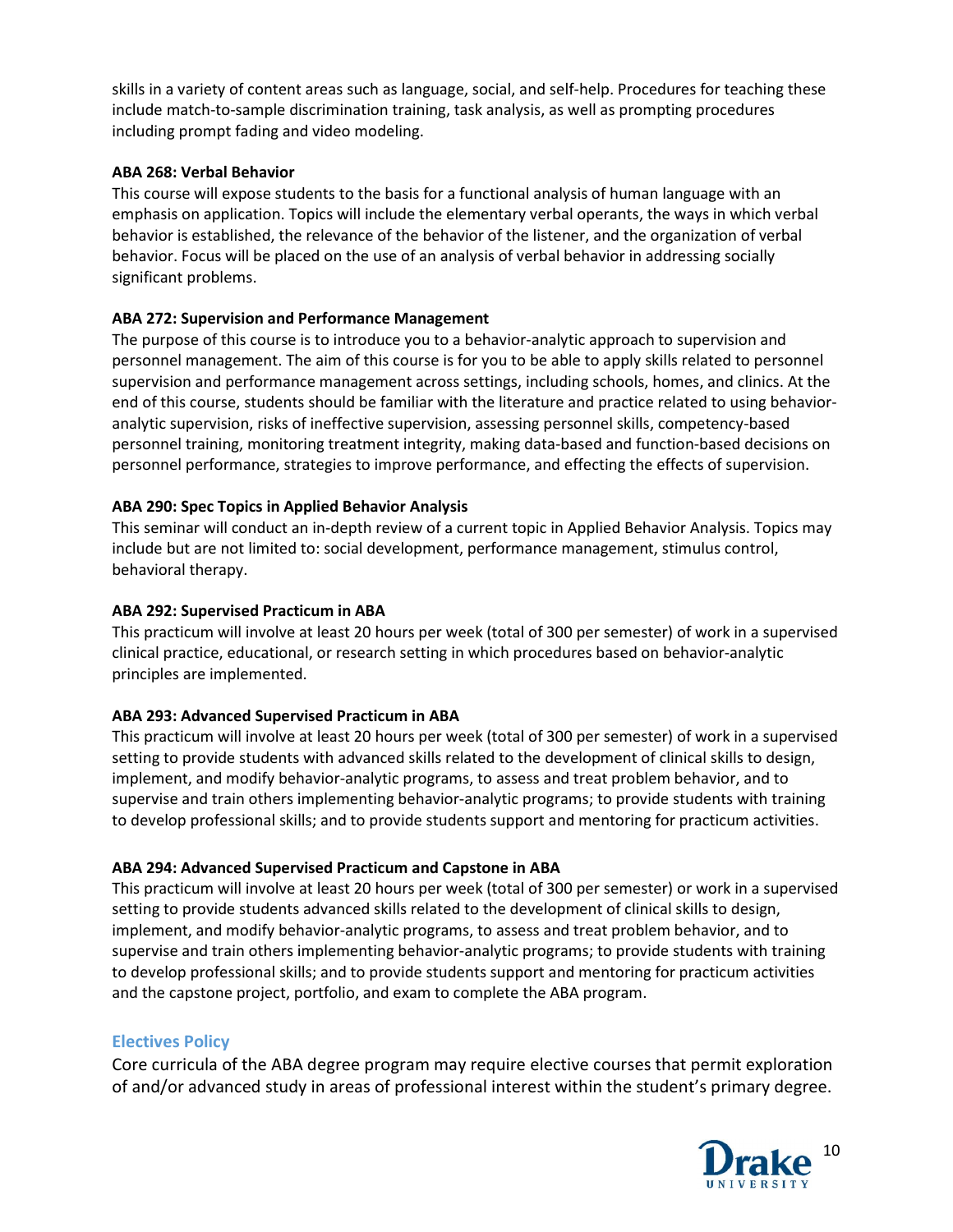Professional electives provide the student with an opportunity to not only pursue areas of intellectual interest, but also to develop an individual "brand" that may benefit them in their professional or academic future. Professional electives should (a) expand upon information presented in the standard curriculum, (b) introduce new information that is relevant to the field of study, (c) or prepare the student for graduate study. Professional electives must be ABAlabeled courses, those indicated on approved curriculum guides, or courses otherwise approved by the ABA program (e.g., SPED courses). Any professional elective must be numbered 200 level or higher for graduate programs. Other courses (even if taught by SPED faculty) are not considered professional electives except with an approved Exception to Program Policy submitted to the Director of the ABA Program. Students who desire to have non-approved electives count toward professional elective credit should apply for an Exception to Program Policy prior to taking the course. Professional electives must be taken for a grade. Students seeking a Master's degree in ABA who already possess a Master's degree, or who have taken graduate credits elsewhere, may substitute up to two elective courses if 1) their previous graduate coursework was completed within 5 years of the semester in question and 2) the syllabus indicates the proposed substitute course addressed points a, b, or c; or 3) their previous graduate coursework was completed between 5 and 10 years of the semester in question in which case the student must present syllabi from two courses within the specified time frame that address points a, b, or c. Students seeking this exemption should submit an Exception to Program Policy application to the Director of the ABA Program.

## Non-degree Seeking Students

Students interested in taking ABA graduate courses for academic credit, but who are not seeking a degree may be eligible to enroll in 9 credit hours (with the exception of Practicum course) as a non-degree seeking student. Student should contact the Program Director for more details. Non-degree-seeking students who want to become degree-seeking candidates must submit the application for admission.

#### Practicum Experience

1500 hours of practicum experience is required for completion of the program, with 10% of those hours supervised by a qualified supervisor. All graduate students are assigned a BCBA or BCBA-D supervisor for practicum experience with the exception of students who are completing their practicum experience at their current places of employment. When a student accrues their practicum hours at their place of employment, the student must secure a BCBA or BCBA-D supervisor for their practicum experience. This supervisor must be approved by the Director of the Drake University ABA program. Furthermore, this supervisor must enter into a contract with Drake University in which they commit to provide supervision.

A supervisory period is one month. No fewer than 20 hours but no more than 130 hours, including supervision hours, may be accrued per month. Group supervision cannot consist of more than 50% of the total supervision hours and if no group supervision is held during the week, the individual should seek additional individual supervision to meet the minimum requirement of 10% of total hours supervised.

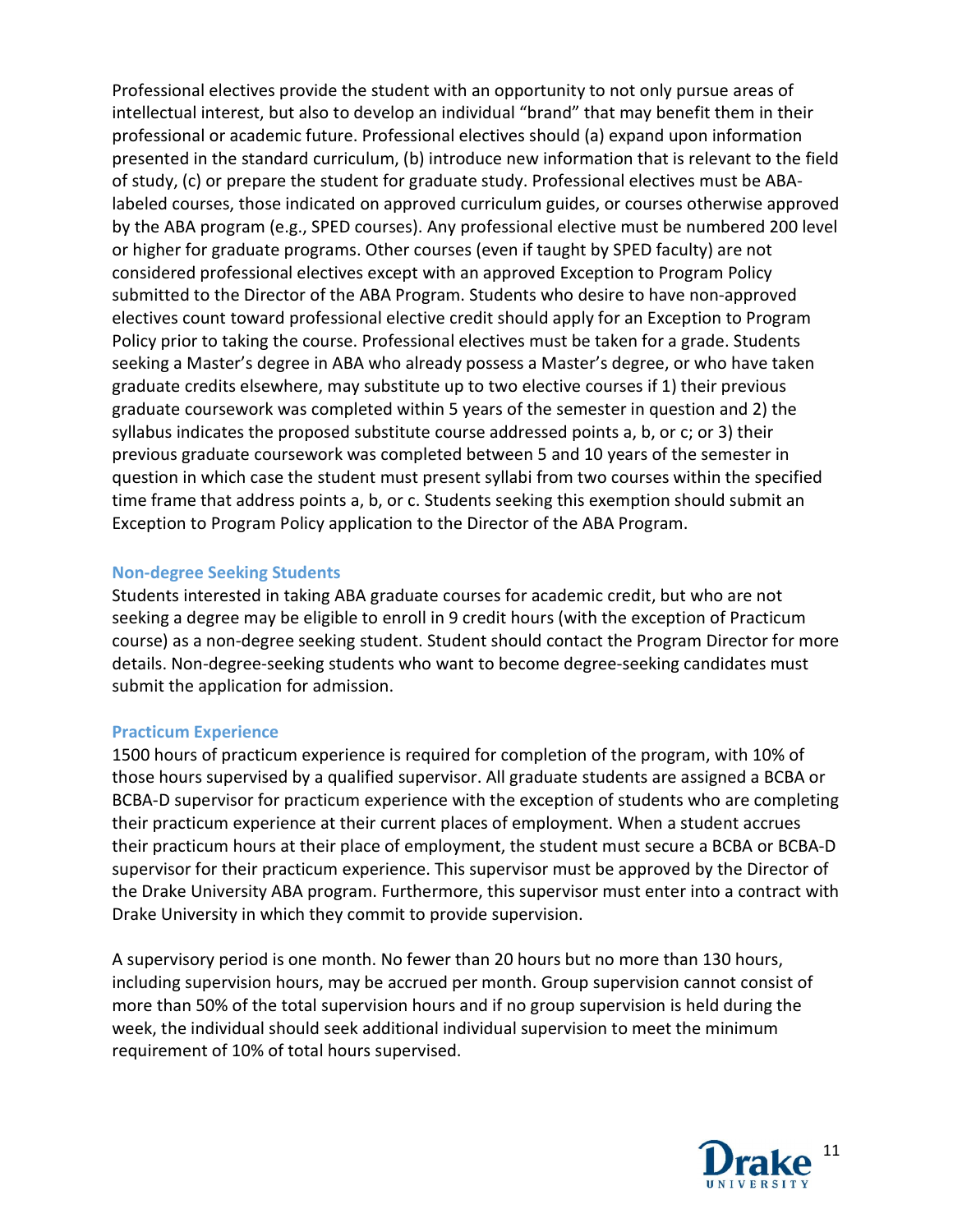The purpose of supervision is to improve and maintain the behavior-analytic, professional, and ethical repertoires of the supervisee and facilitate the delivery of high-quality services to the supervisee's clients. The supervisor must observe and provide feedback to the supervisee on their behavior-analytic activities with a client in the natural environment during each required supervisory period. Students may not start accumulating experience hours until they have passed the BACB- Experience Standards Training Module, secured a qualified supervisor, and begun qualifying coursework at Drake University. Please refer to the BACB Fieldwork Requirements for additional information.

Required Documentation for the Practicum experience includes:

- a. Practicum Contract: The supervisee and supervisor will develop a written contract prior to the onset of the experience. The purpose of the written contract is to protect all involved parties and align experience activities with the purpose of supervision. The contract should state:
	- a. Responsibilities of the supervisor and supervisee
	- b. Description of appropriate activities and instructional objectives
	- c. Objective and measurable circumstances under which supervisor will sign the Experience Verification Form,
	- d. Delineate the consequences should the parties not adhere to their responsibilities
	- e. Include a statement requiring the supervisee to obtain written permission from the supervisee's on-site employer/manager, when applicable
	- f. Attestation that both parties will adhere to the Compliance Code
- b. Monthly Experience Supervision Form (Practicum Experience Supervision Form): This sheet provides a record of the type of supervision conducted, the activities undertaken, and provide an evaluation of supervisee performance. Supervisors will score performance and both student and supervisor will sign off on total hours of practicum for that month.
	- a. Supervisors may refuse to sign off on supervision for reasons included, but not limited to: unprofessional behavior, unpreparedness or poor performance, tardiness, failure to submit forms or hours logs within specified time.
	- b. Supervisors may also terminate a supervision meeting
- c. Supervision Feedback Sheet: Summary of the description of activities undertaken during supervision contacts are noted on this sheet as well as any corrective feedback or follow up actions.
- d. Supervision Hours Summary Form: At the end of the month, students are expected to complete this form to provide a summary of the activities undertaken each week and the type and quantity of supervision provided each week.
- e. Graduate Student Practicum Evaluation: This evaluation will be completed by practicum supervisors at least once a semester. The purpose of this evaluation is to indicate areas of strength and areas for opportunity for growth and improvement. Over time, the program will track development of skills.
- f. Monthly Experience Verification Form: This form must be completed for each month of the supervision period, throughout the duration of the experience. Both parties must retain a copy of every completed Monthly Experience Verification Form.

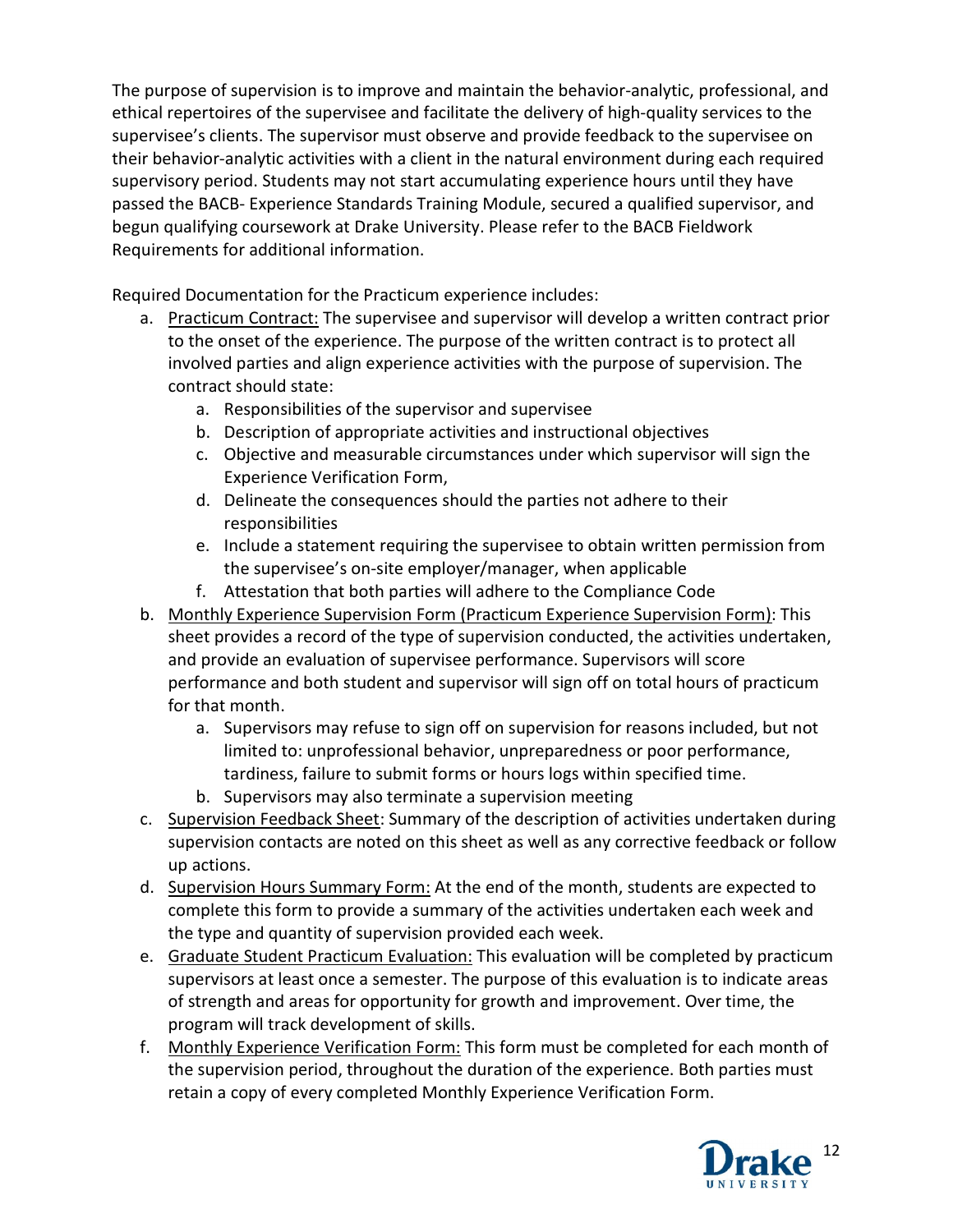- g. Final Fieldwork Verification Form: This form should be completed at the conclusion of the experience. The original forms must bear the supervisor's original signature and be unaltered (i.e., forms with white-out, other alterations, or photocopies will not be accepted).
- h. Students may be required to obtain a TB test, HIPAA training and CPR training before working at their practicum sites.

Appropriate practicum activities for students include:

- Conducting assessments related to the need for behavioral intervention (e.g., preference assessments, functional assessments)
- Designing, implementing, and systematically monitoring skill-acquisition and behaviorreduction programs
- Overseeing the implementation of behavior-analytic programs by others
- Training, designing behavioral systems, and performance management
- Other activities normally performed by a behavior analyst that are directly related to behavior analysis, such as attending planning meetings regarding behavior-analytic programs and literature reviews

Activities that should not count towards practicum hours include:

- Non-behavior-analytic job duties
- Attending meetings with little or no behavior-analytic content
- Providing interventions that are not based in behavior analysis
- Performing non-behavioral administrative activities
- Service-delivery activities that are not behavior-analytic (CPR, physical management)
- Completing Non-behavioral assessments (e.g., diagnostic assessments, intellectual assessments)
- Paperwork, documentation, billing, or other activities not directly related to behavior analysis

Unrestricted Activities: At least 60% of the total accrued experience hours must be spent in activities other than direct implementation of Behavior-analytic programs or "Unrestricted Activities" which include:

Direct Activities (Non-Implementation of Behavior-Analytic Programs)

- Observation and data collection
- Observation of others
- Training staff and caregivers
- Conducting assessments related to the need for behavioral intervention
- Meeting with clients about behavior-analytic programming and services
- Performing behavior-analytic assessments

Indirect Activities

- Data graphing and analysis
- Researching the literature

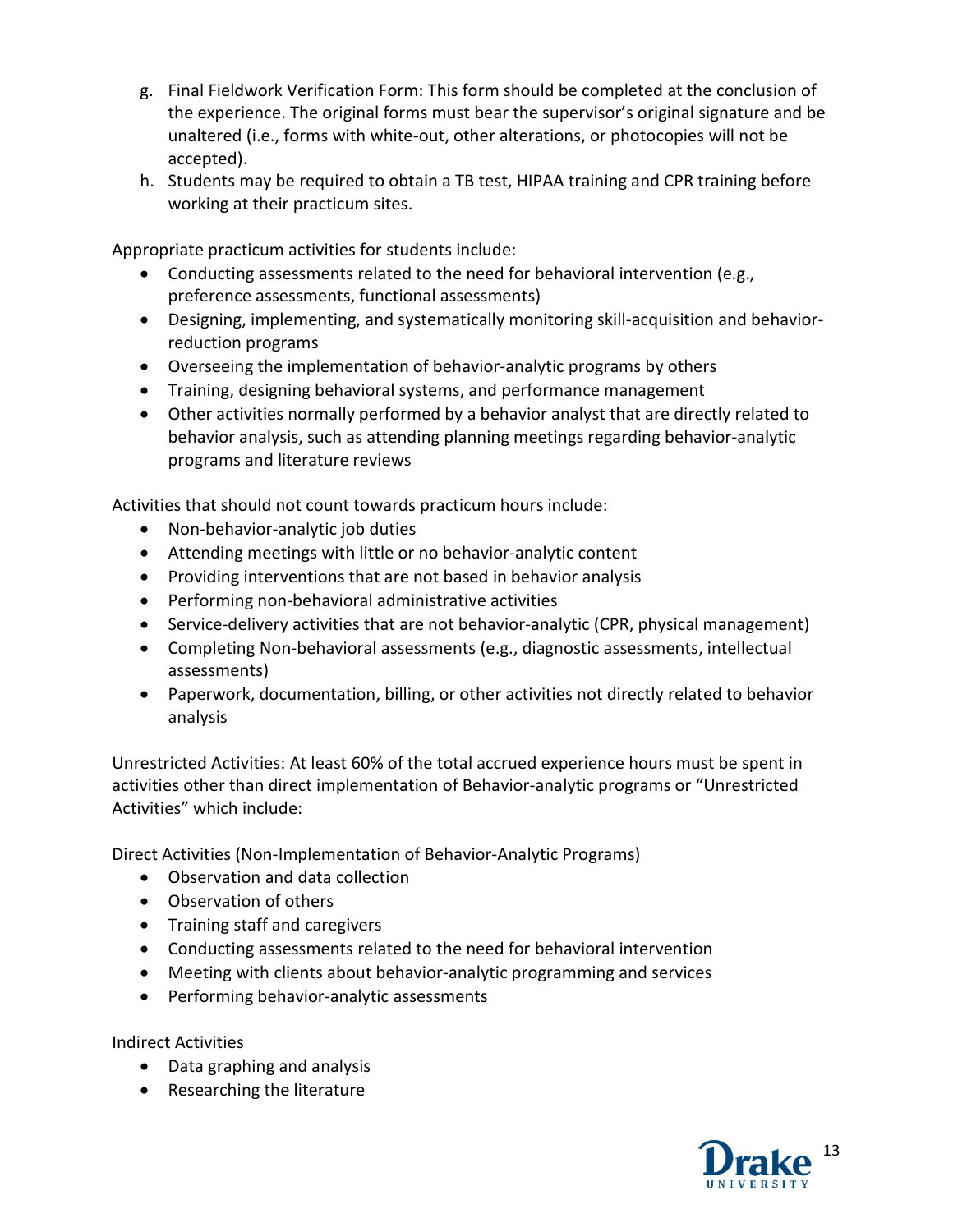Writing and revising behavior-analytic programs

\*Reference the Practicum Handbook for more specific information regarding practicum policies.

ABA Program Policies

# Admission Requirements

# Admittance to the ABA graduate program requires the successful completion of a bachelor's degree. A minimum 2.5 cumulative GPA is required. Individuals that do not meet the GPA requirement should contact Pamela Moore for further information. Interested persons complete and submit a Drake University Application for Graduate Admission at www.drake.edu/aba/application.

Application materials required for an admission review include:

- Official transcripts for all post-secondary education. It is recommended that applicant have an undergraduate grade point average of 3.0 or better on a 4.0 scale. Transcripts and other supporting materials are not returned to the applicant and become the property of Drake University.
- A personal statement requesting admission including reasons for pursuing the master's degree, an overview of professional background and goals, and a discussion of the applicant's professional philosophy.
- Three letters of recommendation: one from a current or recent employer and two from other qualified individuals who have first-hand knowledge of the applicant's professional and scholarship abilities.
- Not all qualified applicants can be admitted. Final admission decisions are based upon multiple criteria, including both applicant characteristics and the ability of the program to serve the students' needs.
- Applications (including all supporting materials) for the Master's in Applied Behavior Analysis have a priority deadline of January 5<sup>th</sup> each year for the fall cohort of the same calendar year. Applications will be accepted after the priority deadline until July 31<sup>st</sup>.
- Applicants will be invited to interview as a part of the application process. Decisions regarding acceptance into the program will be made after interviews are held.

Non-admitted students may be able to complete up to 6 credit hours before completing the admission process. After 6 hours, students must be admitted or further registration will not be possible.

# Admitted with Conditions Policy and Processes

The ABA graduate program offers admission with conditions, allowing individuals to be reviewed for admission and begin graduate studies with a conditional requirement that must be completed successfully to progress in the program. Students admitted with conditions must achieve a 3.0 GPA both in the fall and spring semesters of their first year of studies. During the traditional end-of-term review process, the Director of the ABA program will review all admitted with conditions student records. If conditions are MET, the student's record will indicate they have met conditions for admission and any registration holds will be removed. However, if conditions are NOT MET the following actions will be taken:

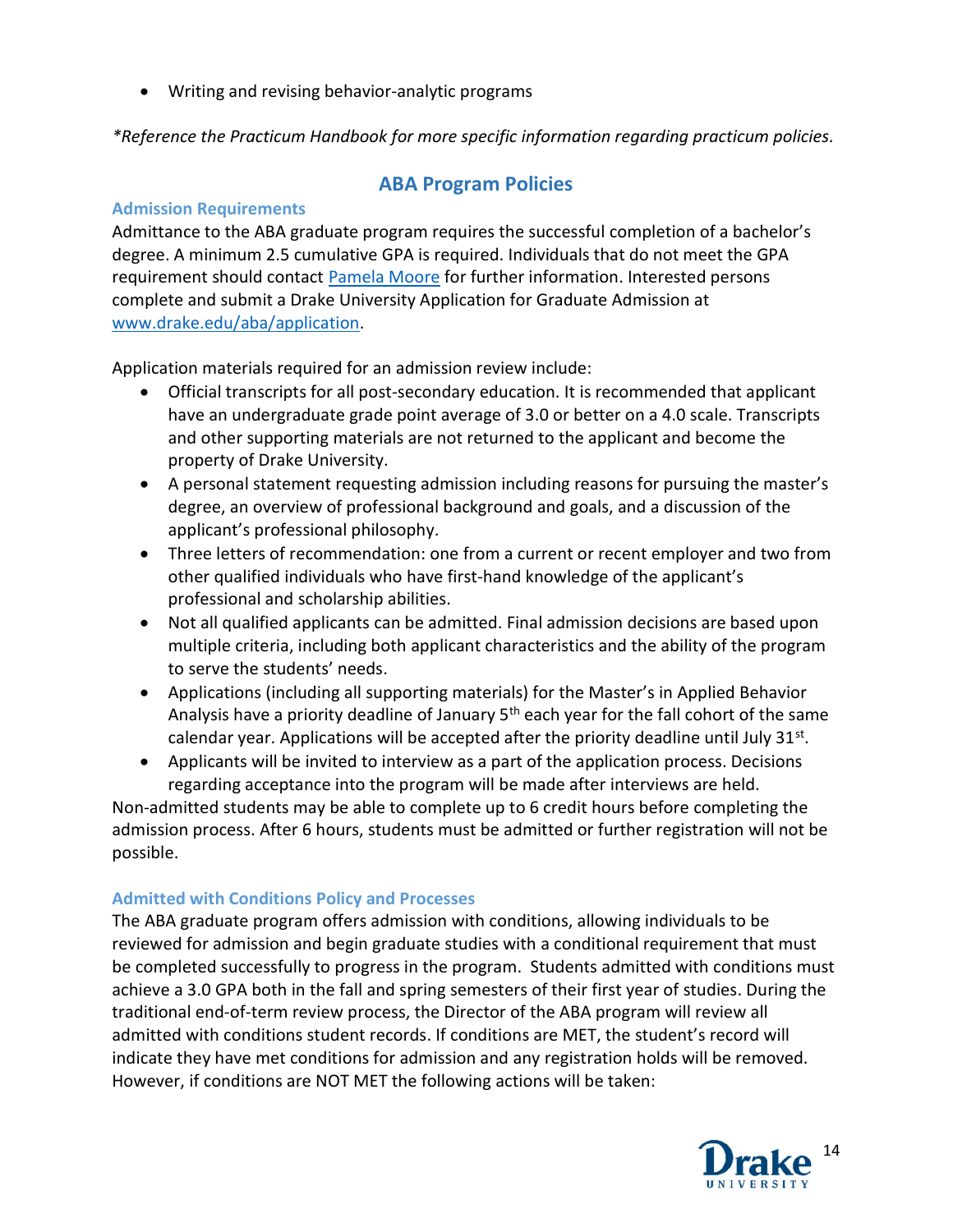- a. Following college/school suspension processes, the student will be notified via email by the Program Director that they are not able to progress in the program.
- b. The student will have the opportunity to appeal the suspension decision to the Associate Dean of the College of Arts and Sciences within two business days after having received the suspension email. The Associate Dean will have two business days after receiving the appeal via email from the student.
	- i. If the appeal is approved:
		- i. Approval of appeal and new conditions/timeline will be established.
		- ii. Any holds on registration will be removed to allow for next term registration.
		- iii. The end-of-term review process will be repeated at the end of the next term.
	- ii. If no appeal is submitted or appeal is denied:
		- i. A student's failure to meet conditions outlined in their admission email will be entered into their records.
		- ii. The process related to a student not returning for a future term will be initiated.

# Graduation Requirements

Completion of a minimum of 45 credit hours (to include required courses and practicum experience) maintaining a GPA of 3.0 or higher.

- Practicum Experience between 1000 to 1500 hours with 10% supervised by a BCBA or BCBA-D.
- Students must earn a passing grade ("C" or better for graded courses). Student's may only retake a course one time and may only retake two courses in total. Failure to maintain the GPA minimum or earning a D or lower in three courses will result in dismissal from the program. Further, students will not be allowed to take any other courses for which that course is a pre-requisite until the student successfully completes the course with a grade of "C" or better. A minimum GPA of 3.00 must be maintained. Failure to maintain a 3.0 GPA will result in probation.
- Students must successfully complete the Student Competencies Checklist (i.e., Competencies connected to the BACB task list and Incidental comps).
- Students must pass their competency exam with a grade of 80% or higher. If a student does not pass the competency exam with an 80% or higher, they may retake the exam a second time. If the student does not pass after the second exam with an 80% or higher, they will enter into remediation. Successful completion of the assignments prescribed by the Director of the ABA program during remediation is required.
- Abide by all policies and procedures as outlined in the Drake University College of Arts & Sciences Master's Program Handbook.

# Tuition/Fees, Scholarships, and Loan Deferments

For information about tuition and fees for ABA students, please visit the Student Financial Planning website. Refund policy information is also available at this site. Registered students may defer loan payments by contacting the Federal Department of Education and requesting deferment forms for the Federal Stafford Loan (https://studentaid.gov/, 1-800-848-0979). The

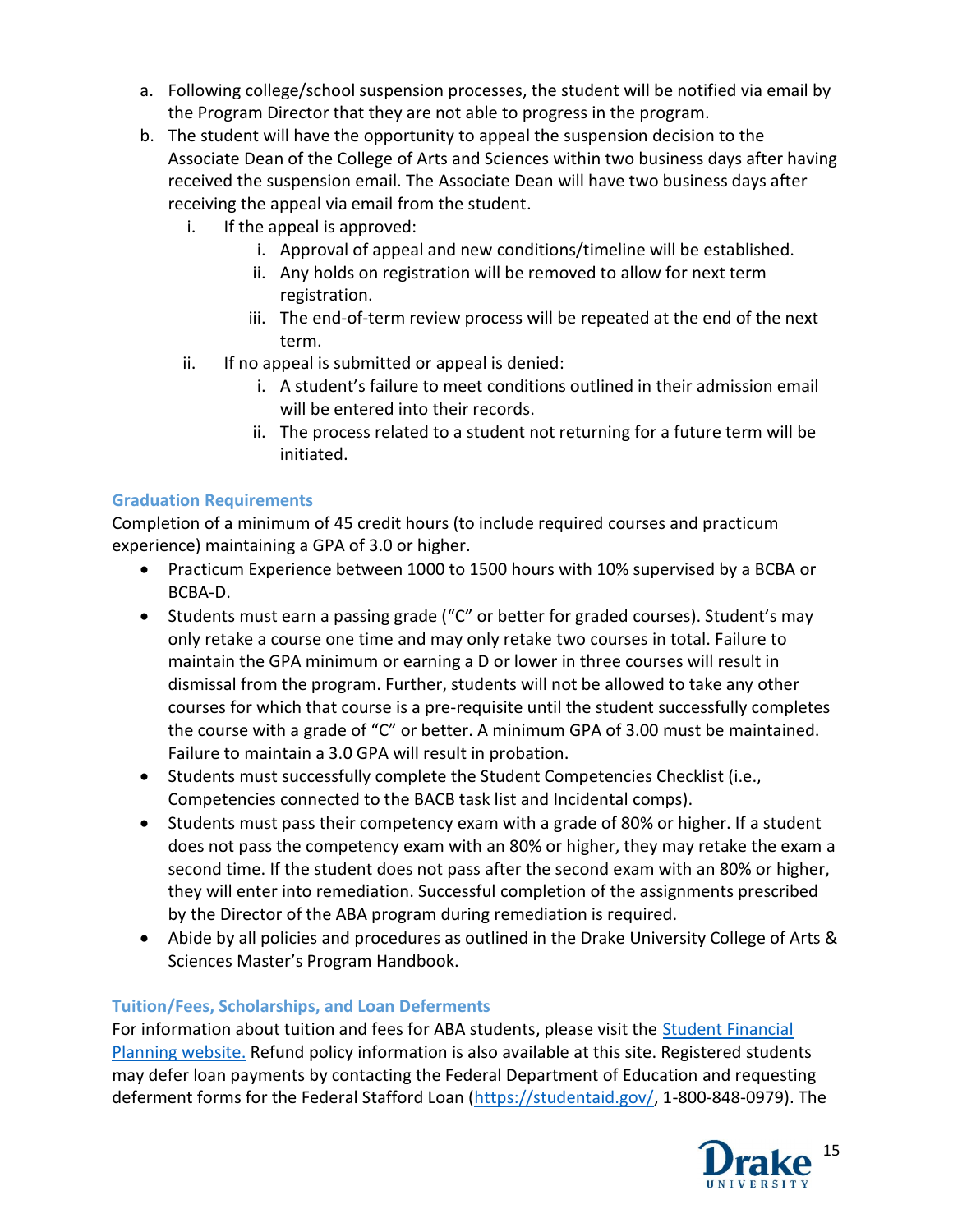completed deferment forms should be forwarded to Drake's Registrar for verification of student enrollment status. Students must be enrolled in at least 6 hours to be eligible for loan deferment. Questions about enrollment status can be directed to the office of the Registrar: 1- 800-443-3901. For additional questions, please contact the Drake Student Loan Office 1-800- 443-3174 or Office of Student Financial Planning 515-271-2905.

Students wishing to receive financial aid must be fully admitted 30 days prior to the ending date for each enrollment term. These deadlines are firm and non-negotiable

## Course Registration

Graduate students will be registered for their coursework the first semester by the Arts and Sciences Dean's Office. ABA students are notified via Drake email when registration is complete and student schedules are available in MyDUSIS accessible through my.drake.edu. Once registration is complete, the billing and fee assessment process will begin. Any student not returning to Drake and registered for courses must officially withdraw from registered courses and the University to avoid financial ramifications. To withdraw, a student must complete the Withdrawal Request Form, available via MyDUSIS under the Student Services and Financial Aid tab or contact the Office of Student Affairs for further assistance.

## Withdrawal from Courses

Students are unable to withdraw from a required course within the ABA program. Progression within the program is dependent upon successful completion of required course work in the previous semester. Students wishing to withdraw for medical, personal, or other reasons should refer to the applicable portion of the handbook specifically addressing that issue to determine appropriate actions. Students must meet with the Director of the ABA Program to discuss withdrawal and re-enrollment guidelines and policies.

## Course Prerequisites

Many ABA courses have prerequisite requirements. Enrollment in a course will be denied if prerequisite courses have not been successfully completed. Therefore, deviation from the structured ABA curriculum requires careful consideration.

## **Grading**

The standard grading scale for students enrolled in ABA coursework is standard letter grading [ABCDF] with plus [+] and minus [-] designations and the percentage (or competency/ability) assigned to each grade to be set by the course instructor. Instructors may choose to utilize plus [+] and minus [–] designations. All instructors are required to include information regarding course grading scales within their course syllabus. Students are required to obtain a C or better in all required courses in the professional program. ABA students are permitted to repeat a required course one time only. Students who fail to receive a C or higher (CR in 'credit/no credit') in the repeated course will be dropped from the ABA program.

## Attendance Policy

University Policy states that, "Students are expected to attend all classes and to be punctual in doing so. They are also expected to complete all assignments for classes that they miss. The

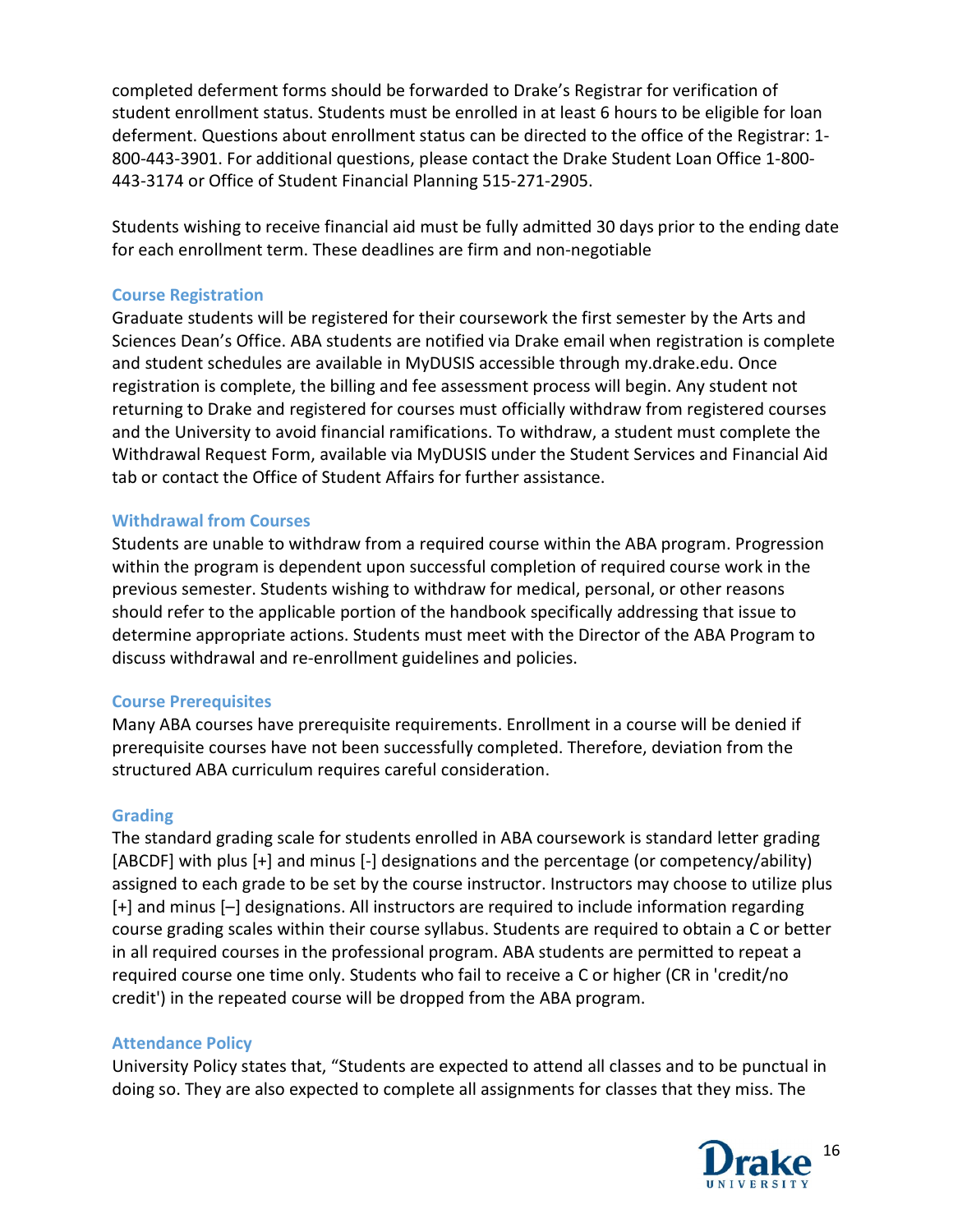individual instructor may set his or her own specific requirements in reference to each class at the beginning of the term. Faculty members are urged to provide an opportunity for students to make up work missed as a result of legitimate absences, including observances of religious holidays." In the ABA program, attendance is also considered excused if there is documented illness or if the absence is due to Drake-related travel (e.g., attending a professional ABA conference). The nature of other absences will need to be discussed with the instructor to determine if the absence is excused.

## Grievance Policy

Before filing a Formal Student Grievance, the student should first take steps to resolve the issue informally, either through contact with the appropriate faculty or staff member, or through the Program Director.

If a satisfactory solution may not be reached by means above, the student may then file a Formal Student Grievance. To do so, the student must prepare a written document that outlines the nature of the complaint, including a summary of any supporting evidence. The document must also contain the student's name, address, and phone number. Once prepared, the document may then be turned in to the Arts and Sciences Dean's Office in Harmon Fine Arts Center, room 268a. The document will be reviewed and addressed by the Deans Office, and the student will be contacted to resolve the issue.

If the issue is not resolved acceptably through the above means, a Formal Student Grievance may be submitted to the Provost's office.

## Length of Program Policy and Withdrawal from Program

All coursework and practicum hours must be completed within a 5-year period (per the BACB policies). Students who are unable to complete the coursework in this time period will be dropped from the program.

Students returning from a leave of absence must meet with the Director of the ABA Program for development of an academic success plan upon re-entry into the program. The Director of the ABA Program may suggest items including, but not limited to:

- Examination(s) that may reveal retention of knowledge of prior coursework,
- Repeating select courses for grade or audit
- Assignment of other remediation including study with individual faculty members for focused content
- Setting specific timelines for completion of remaining coursework
- Follow up meeting to determine progress.

Students who decide they no longer want to continue with the graduate program must submit an email to the Director of the ABA Program indicating their voluntary withdrawal from the program. Once this email is received the student will no longer be enrolled in classes. Students who voluntarily withdraw and subsequently decide to return to the program must reapply. Acceptance into the program is not guaranteed.

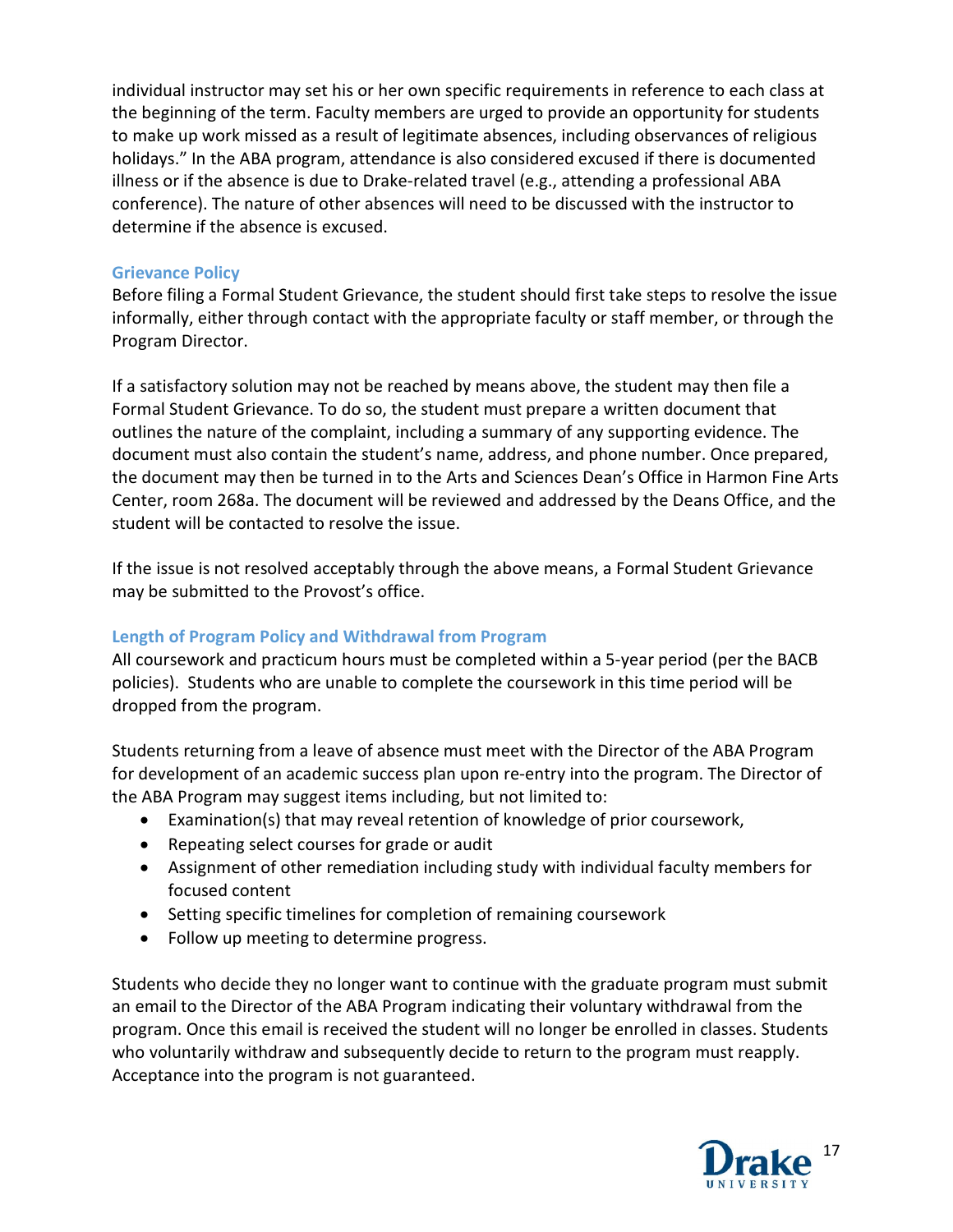Withdrawing from the University has financial aid implications. Financial aid may need to be adjusted or funds may need to be returned. More information is available online at: https://www.drake.edu/registrar/completewithdrawal/

## Leave of Absence

A student may be granted a leave of absence from the Applied Behavior Analysis master's program at the discretion of the Behavior Analysis faculty. A leave of absence may be granted during any point of a student's involvement in the master's program.

- a. Procedure to Make a Leave of Absence Request The student is responsible for requesting an official leave of absence. A request for a leave of absence must include a reason for the request. A request can be made to one faulty member in person, via email, or via telephone. However, the request for a leave of absence and final decision must be discussed and made by the entire Behavior Analysis program faculty. A request for a leave of absence will not automatically be granted by the program faculty and may be denied. If a student assumes a leave of absence without making an official request and without faculty permission, that student will continue to be graded and evaluated as if he or she was actively participating in the program.
- b. Parameters of the Leave of Absence

A student may take a leave of absence for up to 1 calendar year and must resume active participation in the program (classes, assistantship, and research responsibilities) no later than the beginning of the following school semester. For example, if a student requests a leave of absence halfway through the 2017 fall school semester, the student will be required to resume active participation in the program by no later than the 2019 spring semester. If the student does not resume active participation in the program in the first semester after 1 calendar year, he or she will be required to officially reapply for acceptance into the Behavior Analysis master's program. If a student has to reapply for the Behavior Analysis master's program, acceptance into the program is not guaranteed. A student must contact the director of the Behavior Analysis master's program at least 1 semester prior to resuming active participation in the program, so that a plan to resume activity can be developed between the student and the faculty.

c. Credits regarding Leave of Absence Credits and practicum hours will not be counted until the student successfully completes the course. If a leave of absence is taken halfway through the semester and the course has not been completed, practicum hours will not be counted towards the practicum experience total and coursework will not be credited towards completion of the program.

## Ethical and Professional Standards

It is crucial that Applied Behavior Analysis graduate students abide by the Professional and Ethical Compliance Code of the BACB® https://www.bacb.com/wp-content/uploads/2017/09/170706-compliance-code-english.pdf

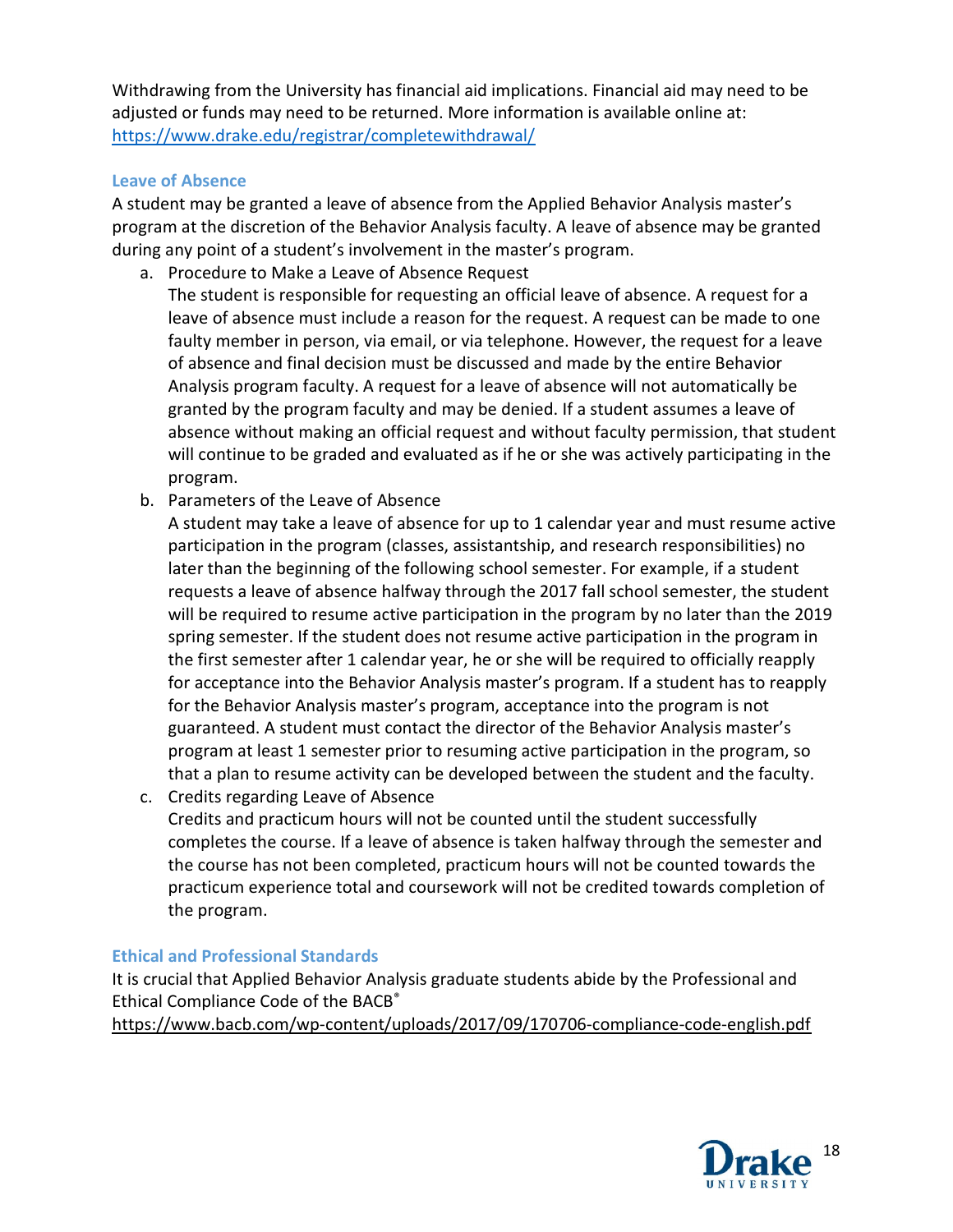## Working with Diverse Clients

Drake University provides a diverse practicum experience exposing students to members of the public who embody intersecting demographics, attitudes, beliefs, and values. For successful completion of the program, all graduate students must be able to work with any client placed in their care in a beneficial and non-injurious manner. Professional competencies are determined by the profession for the benefit and protection of the public; consequently, students do not have the option to avoid working with particular client populations or refuse to develop professional competencies because of conflicts with their attitudes, beliefs, or values.

#### Harassment

Students who identify themselves as a Drake University ABA graduate students on social media or other online forums must abide by the Ethical Code of Conduct by the BACB®. Reporting unethical or illegal behavior online may be used by the program for disciplinary actions. Caution should be considered when posting online to reflect a professional demeanor. Online profiles may be viewed by practicum sites and future employers.

#### Dress Code

Appropriate professional dress is required for class, practicum placements, school visits, and professional meeting and conferences. Professional attire should include pieces that fit well, in good condition, well-structured, ironed, and largely conservative in keeping with the standards of the prevailing community (as per ethical guidelines).

- 1. All shirts must have sleeves, have a reasonable neckline, and completely cover the midriff. Tank tops, shirts with plunging necklines, or shirts that expose the midriff are not permitted. T-shirts are strongly discouraged.
- 2. Wear pants or capris that are in good condition. Clothing should not have holes or tears. Shorts are not permitted. Jeans are permitted at some sites, but not at others. Make sure your clothes are comfortable and provide adequate coverage.
- 3. Clothing should not have text or logos unless it is the logo of the agency where practicum is occurring.
- 4. Practicum students should be well-kempt, including having brushed hair and wearing clean clothing.
- 5. Hats are not permitted unless client specified.
- 6. Exposed tattoos are not permitted during meetings in which other professionals and interested parties (e.g., parents, guardians) are in attendance; please make sure any tattoos are covered. If the tattoos contain images of violence, nudity, or profanity, the tattoos need to be covered at all times.
- 7. Nails need to be kept short.
- 8. Make sure footwear is appropriate for the situation. All shoes must be closed toed and closed on the sides. Heels are not permitted when working with clients.
- 9. Be mindful that occasionally clothing may be damaged. Do not wear anything you do not want to be ruined.

Students may encounter stricter dress code policies at practicum sites or while engaging in other professional roles which supersedes Drake University's ABA dress policy. If in doubt ask a faculty member.

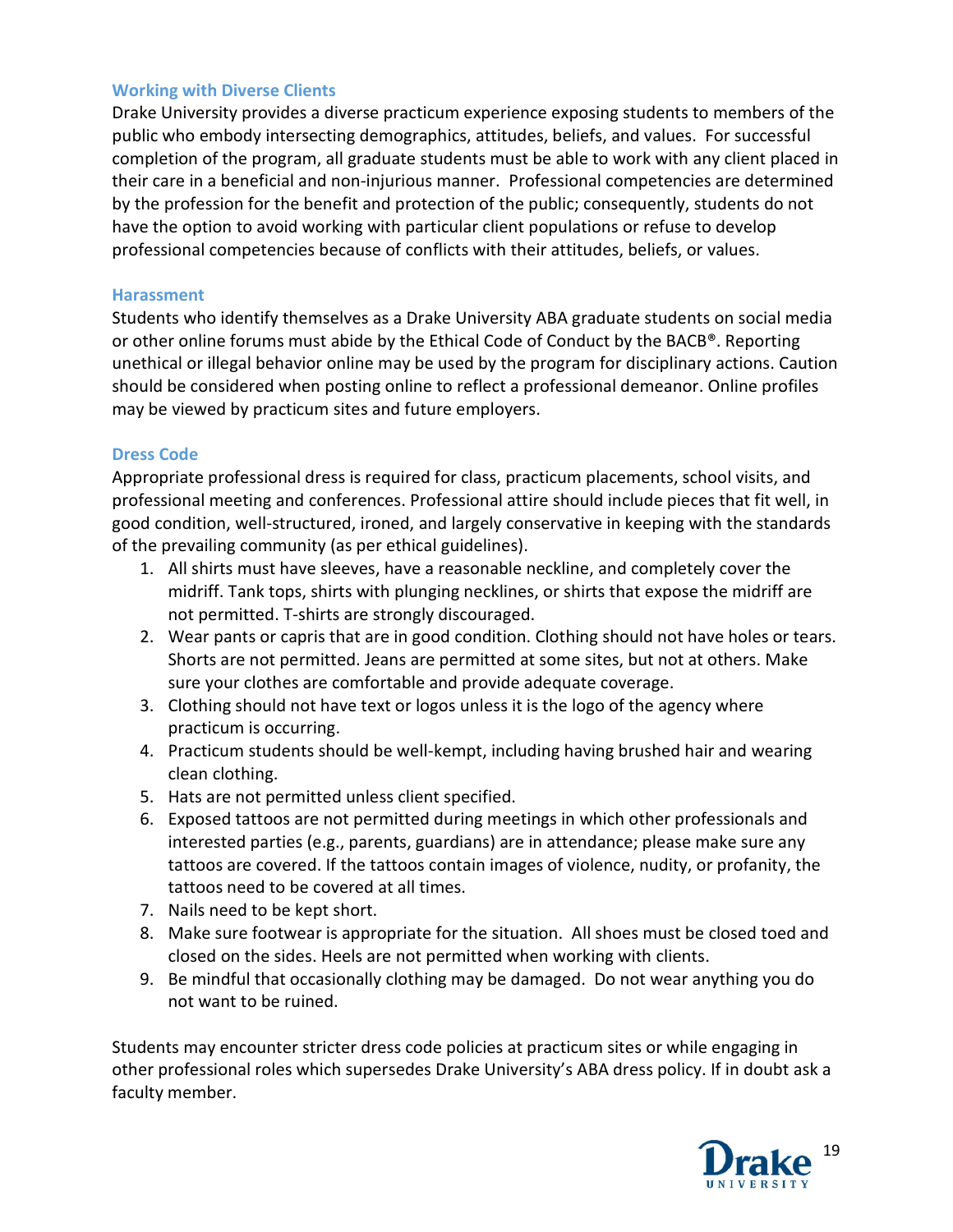#### Self-Care

Graduate school takes a lot of time, money, effort, and endurance. It can be stressful. Classes and practicum experiences take up a considerable amount of time each week challenging a balance between school, work, and home life. Time management is an essential skill for success in the ABA program. To get the most out of the graduate experience, students should consider maintaining a healthy diet, getting enough sleep, exercise, and having down time to relax.

Challenges with maintaining a healthy school, work, and home balance should be addressed with program faculty.

Practicum sites will need you when they need you. Expect that scheduling may change and be willing to schedule personal appointments around meetings, practicum experience, and classes.

## ABA Program Academic Regulations

## **Residence**

At least 80% of the total required hours of course credits needed for a master's degree must be taken in courses offered by Drake University, exclusive of credit for 292-294 Supervised Practicum in ABA courses.

## Student Load

The maximum load permitted for an ABA graduate student during the any semester is 9 credit hours. Students are considered full-time if they carry 9 or more hours per term and part-time if they carry less than 9 credit hours per term.

## Transfer Credits

Transfer credits of core classes within the ABA program will not be accepted. All coursework must be completed within the Drake ABA Program with the possible exception of elective coursework in which case only 6 elective credit hours can be transferred to Drake (see Electives Policy section pg. 11).

#### Credit/No Credit

All courses within the ABA curriculum are required for credit for graduation from the ABA Program. Students may be required to audit courses while in remediation for other courses within a semester.

#### Incompletes and In-progress

The mark "I" (Incomplete) indicates a student has not submitted all evidence required for a final grade. The student must make satisfactory arrangements with the instructor to complete the work by the end of the next semester of enrollment (excluding the January term). The instructor writes out the conditions that must be met to remove the incomplete. As a component of these conditions, the instructor may demand an accelerated deadline (the midterm of the following semester) or may provide an extended deadline if special circumstances warrant. The instructor will indicate online the final grade for the course in the event the work is not completed. A copy of conditions that must be met to complete the course

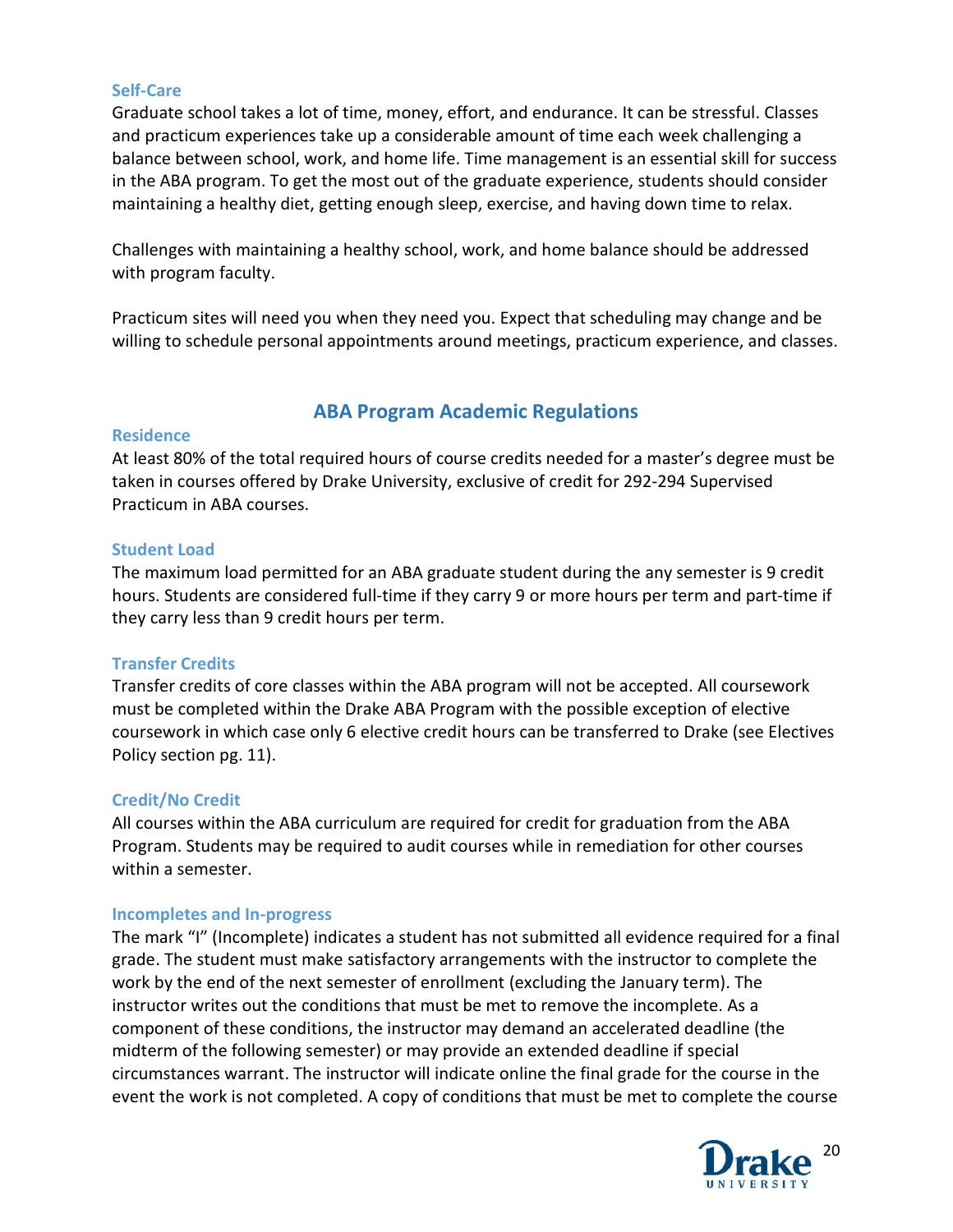is also given to the student. Marks of incomplete are changed to a final grade either by the instructor (upon completion of the work) or by the Office of the Registrar (upon attaining the specified due date). Marks of incomplete are not computed in the G.P.A.

The mark of "IP" (In Progress) may be given in certain courses where special conditions make the grade of Incomplete unrepresentative of the status of the students at the close of the semester. The grade of "IP" is appropriate only when the coursework could not be finished during the semester for the entire class (e.g., internships, practicums or courses that do not fit the standard academic calendar; fieldwork or research presentations that may take place after a semester has ended; theses or dissertations; or other special situations where coursework extends beyond one semester). A grade of "IP" must be changed to a final grade by the instructor by the end of the next semester (excluding the January term). The instructor must indicate to the appropriate dean's office in what courses students will be assigned an "IP."

A student may not graduate/earn a degree from Drake University with an "I" (Incomplete) or an "IP" (In Progress) notation on his/her transcript.

## Course Repeats

Students may repeat a course one time only without additional credit. The highest grade earned will be used in computing the grade point average. The Drake GPA will only take into account courses taken at Drake.

## Academic Probation/Suspension/Dropped Policy

To the extent possible, the ABA Program's Academic Probation, Suspension and Re-Enrollment Policy is consistent with the Drake University Academic Probation and Suspension Policy defined in the Drake University Undergraduate General Catalog and the Drake University Student Handbook. An Applied Behavior Analysis student may also face probation, suspension or dismissal for a variety of reasons addressed by Professional and Ethical Compliance Code of the BACB®.

An Applied Behavior Analysis student may be dropped or dismissed from the professional ABA program at the College of Arts and Sciences. This can occur when a student fails to meet the criteria in the standard grading policy or if a student is no longer eligible for certification with the Behavior Analysts Certification Board®. This action is permanent, and the student may not be readmitted to the College.

## Required GPA, Suspension and Probation

Students must maintain a 3.00 grade point average (GPA) to remain in good standing in the ABA program. Students who earn grades of "D" or "F" will be required to retake the course. Students may repeat a class only once.

## Probation

If a student's GPA falls below 3.00, the student is placed on academic probation, and a letter is mailed to the student by the ABA Program Director. A student placed on academic probation must provide the ABA Program Director with an academic plan for improvement of their GPA

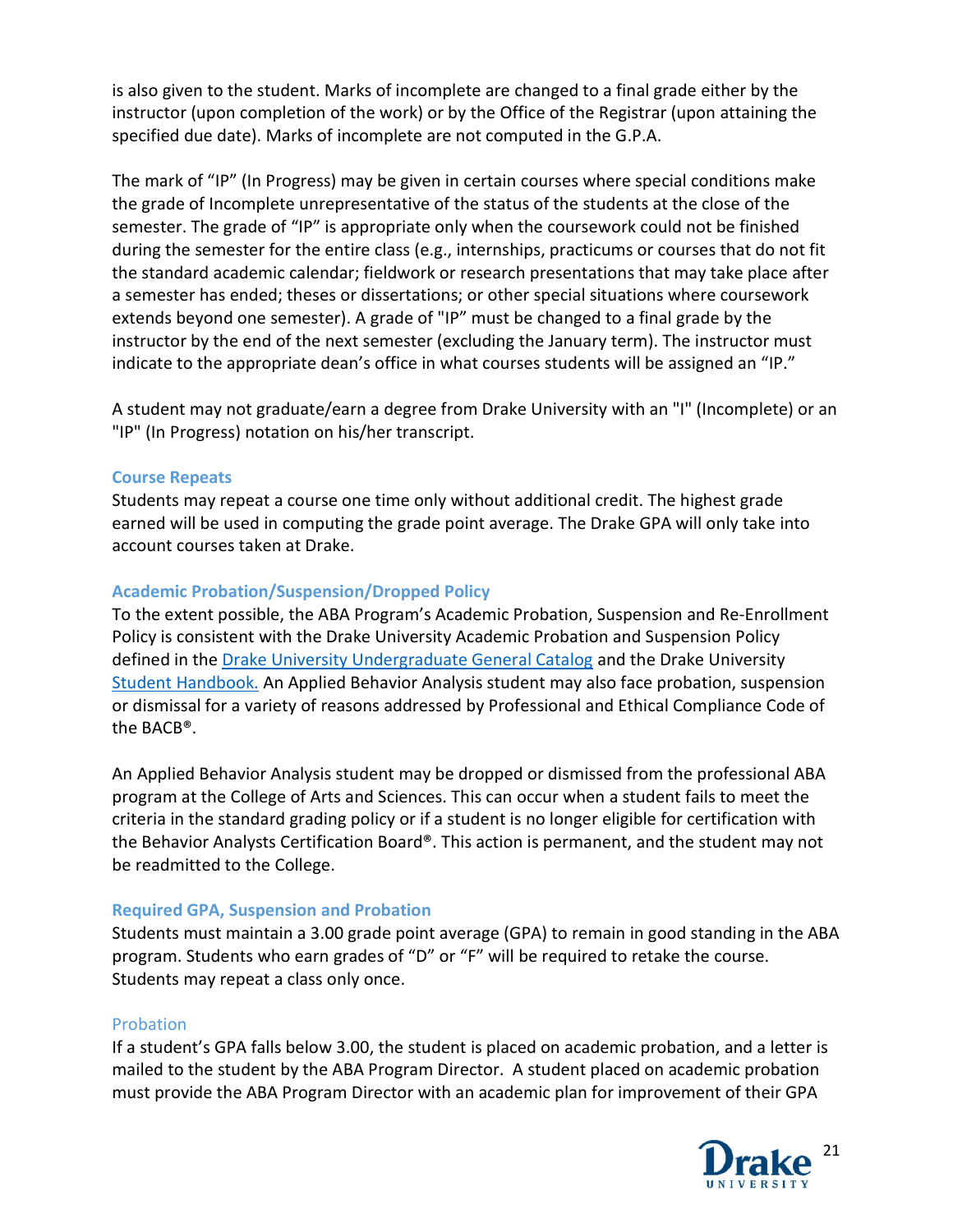before the student will be allowed to register for additional graduate coursework. The academic plan must describe in detail the student's course of action for raising their GPA to the required 3.00 within the next nine hours of enrollment. A student is removed from probation when he/she has a cumulative grade point average of 3.00 or above.

## Suspension

If a student placed on probation does not raise their GPA to 3.00 or above within the probation period described above, the student is suspended from their graduate program. The student is prohibited from enrolling in further graduate classes at Drake University.

A student who is suspended from the ABA program may petition for reinstatement after one semester. The petition for reinstatement must be made in writing to the ABA Program Director, addressing each reason outlined in the student's suspension notice and the student's proposed resolution. The ABA Program Director will notify the student in writing regarding their decision.

## Suspension Procedure

In general, suspension or dismissal from the College and/or University may result from failure to adhere to any of the following policies:

- a. Academic Probation/Suspension/Dropped Policy (as defined in this handbook)
- b. Sexual and Interpersonal Misconduct or Discriminatory Harassment Policy
- c. Student Code of Conduct
- d. Professional and Ethical Compliance Code of the BACB®

The University Dean of Student's office will notify a student in writing of their suspension following a violation of a University-wide policy. With the exception of suspension due to Student Code of Conduct violations, the Associate Dean in the College of Arts and Sciences will notify a student of their suspension in writing following a violation of any College policy. In accordance with University policy, a suspended student has the right to appeal their suspension. The student has seven (7) calendar days to appeal the suspension. If the appeal is granted, the student may continue with coursework at Drake University and progress in the program. If the student does not appeal or if their appeal is denied, the student must apply for re-enrollment into the College before being allowed to resume coursework. If a suspended student plans to re-enroll in the College at any time, they must contact the Director of the ABA Program to create an action plan sufficiently in advance of the deadline for submission of reenrollment materials such that the timeline for completion of the plan may be fulfilled. It is the student's responsibility to initiate contact with the Director of the ABA Program, and this step must occur regardless of the source of the suspension (University versus College). The action plan will be developed with the intent of preparing the student to be successful if allowed to return to the program and approved by the Director of the ABA Program. The student will sign the approved document to indicate acceptance of the terms of the plan and copies will be given to the student, and included in the student's file. Once approved, no extensions, changes and/or waivers to the plan will be allowed.

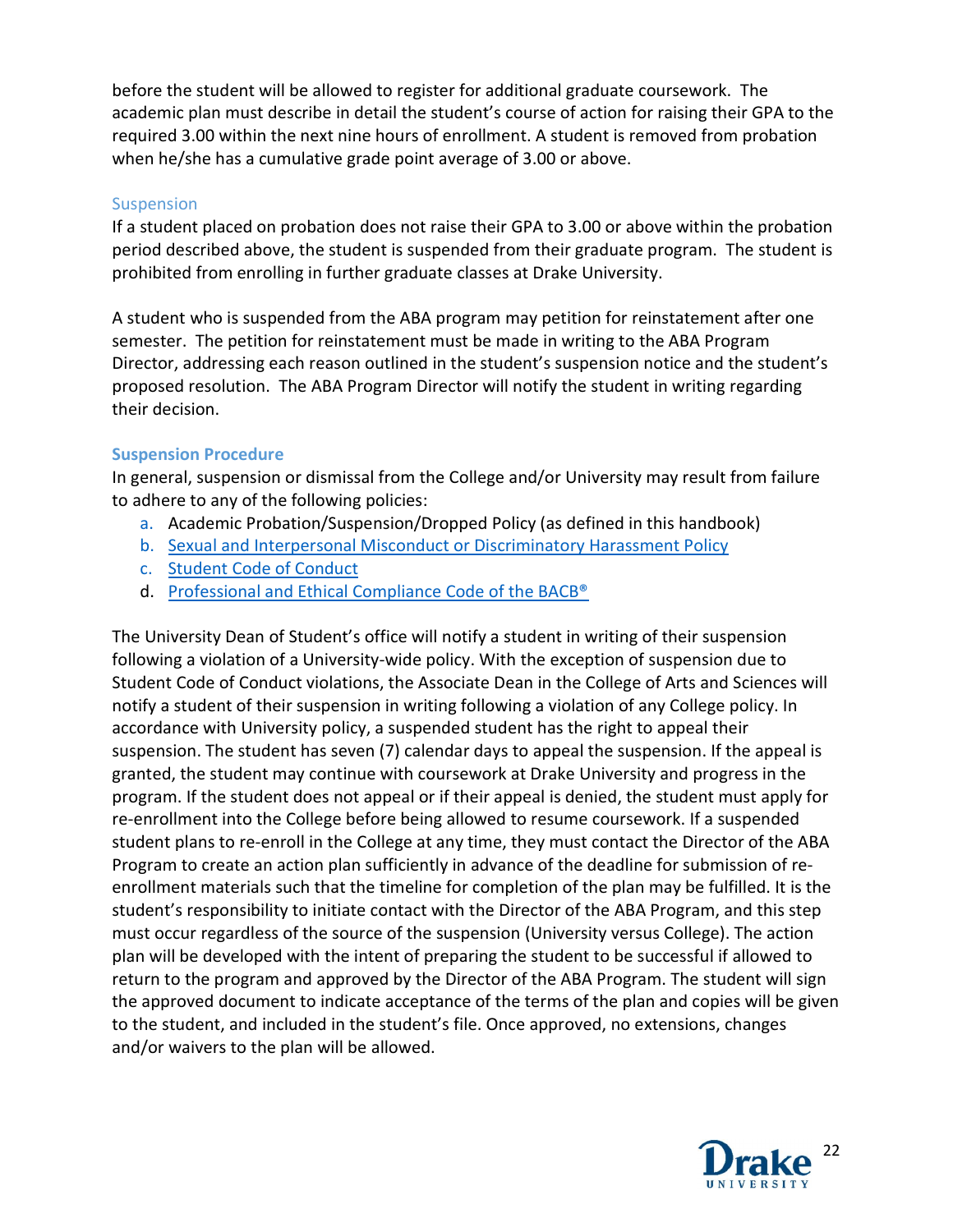The action plan may include certain remediation/tasks relevant to the reason for suspension. Tasks may include, but are not limited to, the following:

- Academic Probation/Suspension Policy retaking specific courses to improve knowledge base, retaking written or verbal communication courses, etc.
- Sexual Harassment Policy completing a sexual harassment training program, participating in relevant help groups, etc.
- Ethics violation additional training in a specified area, retaking the ethics course, etc.

# Re-enrollment Policy following Suspension

Applied Behavior Analysis students who have been suspended for a non-specified period of time may apply to the College for re-enrollment after one academic year. Applied Behavior Analysis students who have been suspended for a specified period of time may petition the College for re-enrollment only at the conclusion of the suspension time period. Students suspended for the first time may apply for re-enrollment; students suspended twice, regardless of the reasons, are ineligible for re-enrollment. The Director of the ABA Program will review the suspended student's application for re-enrollment, and the student will be held to the same academic and professional standards as all other students in the program. These standards include the student's academic performance, communications skills, emotional maturity, and professional attitude/behavior. Applications for re-enrollment may be denied. If re-enrollment is granted, students may need to retake courses in which a student earned a grade of less than a "C" in order to bring their GPA up to a 3.0.

# Application for Re-Enrollment Procedure following Suspension

The procedure for re-enrollment to the College of Arts and Sciences following any suspension includes:

- 1. Completion of a Drake University for Re-Enrollment Form that is available on the Drake University web site.
- 2. Submission of a written personal statement to the Director of the ABA Program asserting the student's ability to successfully pursue the ABA curriculum after having been suspended. This statement must address, in detail, how the student has successfully met the action plan established at the time of suspension. The student must also submit documentation that the factor(s) or condition(s) responsible for the original suspension have been remedied or significantly improved.

Suspended students will be eligible for re-enrollment only after satisfactorily completing the action plan within the time frame set forth by the Director of the ABA Program. The Director of the ABA Program will decide whether a suspended student can re-enroll in the Program. The student will be notified in writing regarding the status of their re-enrollment request. If reenrollment is denied, the student has seven (7) calendar days to appeal this decision in writing to the Dean of the College.

# Deadline and Criteria for Re-enrollment following Suspension

Suspended ABA students must submit their re-enrollment application material to the Director of the ABA Program by March 1 (for Summer Semester), June 1 (for Fall Semester), and November 1 (for Spring Semester) to be eligible for reenrollment in the respective term. ABA